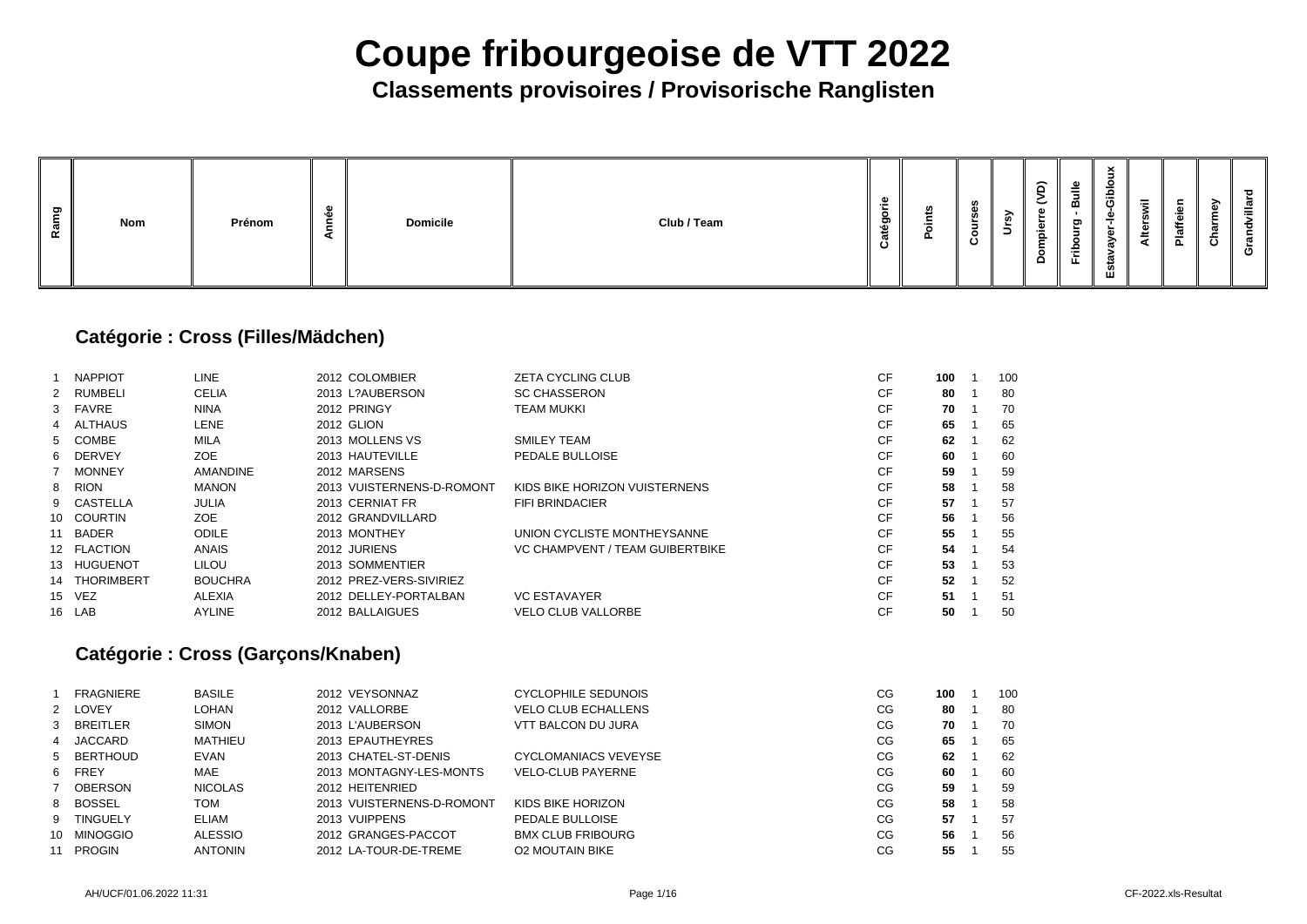**Classements provisoires / Provisorische Ranglisten**

| Ramg | <b>Nom</b>     | Prénom          | Année | <b>Domicile</b>          | Club / Team                 | atégorie | Points | ð<br>$\mathbf c$ | rsy | $\overline{Q}$<br>pierr | Bulle<br>Fribourg | Gibloux<br>ayer-le-<br>Esta | swil<br><b>Alter</b> | laffeien | Charmey | Grandvillard |
|------|----------------|-----------------|-------|--------------------------|-----------------------------|----------|--------|------------------|-----|-------------------------|-------------------|-----------------------------|----------------------|----------|---------|--------------|
|      | 12 FASEL       | <b>LUCIEN</b>   |       | 2013 VILLARS/GLANE       | <b>VC FRIBOURG</b>          | CG       | 54     |                  | 54  |                         |                   |                             |                      |          |         |              |
|      | 13 CHARRIERE   | <b>ROMAIN</b>   |       | 2013 VAL-DE-CHARMEY      |                             | CG       | 53     |                  | 53  |                         |                   |                             |                      |          |         |              |
|      | 14 GEX         | <b>DANNY</b>    |       | 2013 MARTIGNY            | <b>VELO CLUB EXCELSIOR</b>  | CG       | 52     |                  | 52  |                         |                   |                             |                      |          |         |              |
|      | 15 ROULIN      | <b>ESTEBAN</b>  |       | <b>2013 LULLY</b>        |                             | CG       | 51     |                  | 51  |                         |                   |                             |                      |          |         |              |
|      | 16 DI NINO     | <b>LIONEL</b>   |       | 2013 VAL-D'ILLIEZ        | <b>ILLIEZ BIKE CLUB</b>     | CG       | 50     |                  | 50  |                         |                   |                             |                      |          |         |              |
|      | 17 DAFFLON     | <b>TOM</b>      |       | 2012 BROC                | PEDALE BULLOISE             | CG       | 49     |                  | 49  |                         |                   |                             |                      |          |         |              |
|      | 18 MAILLARD    | <b>MATHIS</b>   |       | 2013 VAUDERENS           | <b>TEAM CHIFFELLE</b>       | CG       | 48     |                  | 48  |                         |                   |                             |                      |          |         |              |
|      | 19 REY VAZ     | <b>TITOUAN</b>  |       | 2012 VILLARS/GLANE       |                             | CG       | 47     |                  | 47  |                         |                   |                             |                      |          |         |              |
|      | 20 LATHION     | <b>KIM</b>      |       | 2013 ECUVILLENS          | <b>VC FRIBOURG</b>          | CG       | 46     |                  | 46  |                         |                   |                             |                      |          |         |              |
|      | 21 WICHT       | <b>NEO</b>      |       | 2013 ARCONCIEL (SCHWEIZ) | <b>VELO CLUB FRIBOURG</b>   | CG       | 45     |                  | 45  |                         |                   |                             |                      |          |         |              |
|      | 22 CARREL      | <b>LOAN</b>     |       | 2012 VAUDERENS           |                             | CG       | 44     |                  | 44  |                         |                   |                             |                      |          |         |              |
|      | 23 UBALDI      | <b>LORIS</b>    |       | 2013 TERRITET            | MONTREUX RENNAZ CYCLISME    | CG       | 43     |                  | 43  |                         |                   |                             |                      |          |         |              |
|      | 24 GENOUD      | <b>CHARLY</b>   |       | 2012 RIAZ                | O <sub>2</sub>              | CG       | 42     |                  | 42  |                         |                   |                             |                      |          |         |              |
|      | 25 NICOLAS     | <b>ROMAIN</b>   |       | 2012 RIAZ                |                             | CG       | 41     |                  | 41  |                         |                   |                             |                      |          |         |              |
| 26   | <b>JACCARD</b> | <b>LINO</b>     |       | 2013 ROMONT              |                             | CG       | 40     |                  | 40  |                         |                   |                             |                      |          |         |              |
| 27   | <b>BAGUOLI</b> | <b>TAIK</b>     |       | 2013 CHAPELLE (GLANE)    |                             | CG       | 39     |                  | 39  |                         |                   |                             |                      |          |         |              |
| 28   | <b>PONT</b>    | <b>TIM</b>      |       | 2013 MONTAGNY (FR)       | <b>VC PAYERNE - PAYERNE</b> | CG       | 38     |                  | 38  |                         |                   |                             |                      |          |         |              |
| 29   | <b>AUDOUX</b>  | <b>MATHIS</b>   |       | 2013 CORMINBOEUF         | <b>VELO CLUB FRIBOURG</b>   | CG       | 37     |                  | 37  |                         |                   |                             |                      |          |         |              |
| 30   | PAGANI         | <b>MAEL</b>     |       | 2013 GRANGES-MARNAND     |                             | CG       | 36     |                  | 36  |                         |                   |                             |                      |          |         |              |
| 31   | GRANDJEAN      | ADAM            |       | 2012 BULLE               | 02 MOUNTAIN BIKE            | CG       | 35     |                  | 35  |                         |                   |                             |                      |          |         |              |
|      | 32 MARGUERON   | <b>SIMON</b>    |       | 2013 1628                | LA PEDALE BULLOISE          | CG       | 34     |                  | 34  |                         |                   |                             |                      |          |         |              |
|      | 33 HENNINGER   | <b>THEO</b>     |       | 2013 FORMANGUEIRES       |                             | $CG$     | 33     |                  | 33  |                         |                   |                             |                      |          |         |              |
|      | 34 BOVET       | <b>PIERRE</b>   |       | 2012 BULLE               | PEDALE BULLOISE             | CG       | 32     |                  | 32  |                         |                   |                             |                      |          |         |              |
|      | 35 GAVILLET    | <b>ARNAUD</b>   |       | 2013 DONNELOYE           |                             | CG       | 31     |                  | 31  |                         |                   |                             |                      |          |         |              |
|      | 36 PONCET      | <b>MAHE</b>     |       | 2013 MARSENS             | LA PEDALE BULLEOISE         | CG       | 30     |                  | 30  |                         |                   |                             |                      |          |         |              |
|      | 37 CASTELLA    | <b>ALEXIS</b>   |       | 2013 SOMMENTIER          | <b>TEAM LES CABRIS</b>      | CG       | 29     |                  | 29  |                         |                   |                             |                      |          |         |              |
|      | 38 BRANCO      | LIAM            |       | 2013 ROMONT              |                             | CG       | 28     |                  | 28  |                         |                   |                             |                      |          |         |              |
|      | 39 GIOVANNONI  | <b>MAXANDRE</b> |       | <b>2012 URSY</b>         |                             | CG       | 27     |                  | 27  |                         |                   |                             |                      |          |         |              |
|      | 40 MOREL       | <b>ETHAN</b>    |       | 2013 CHATEL-SAINT-DENIS  |                             | CG       | 26     |                  | 26  |                         |                   |                             |                      |          |         |              |
|      |                |                 |       |                          |                             |          |        |                  |     |                         |                   |                             |                      |          |         |              |

### **Catégorie : Dames / Damen**

| <b>RACHETER</b> | <b>NAIKA</b> | 2000 HAUTERIVE         | <b>TEAM PROF RAIFFEISEN-CCL</b> | DA | 100 | 10 <sub>C</sub> |
|-----------------|--------------|------------------------|---------------------------------|----|-----|-----------------|
| 2 CHAVAILLAZ    | <b>ILONA</b> | 1982 SOMMENTIER        | <b>TEAM CHIFFELLE</b>           | DA | -80 | 80              |
| 3 GROSSRIEDER   | MATHILDE     | 2002 PRINGY            | <b>O2 MOUN TAINBIKE</b>         | DA | 70  | 70              |
| <b>DECRIND</b>  | JEANNE       | 1988 CHARMEY (GRUYERE) |                                 | DA | 65  | 65              |

| 100 | 1 | 100 |
|-----|---|-----|
| 80  | 1 | 80  |
| 70  | 1 | 70  |
| 65  | 1 | 65  |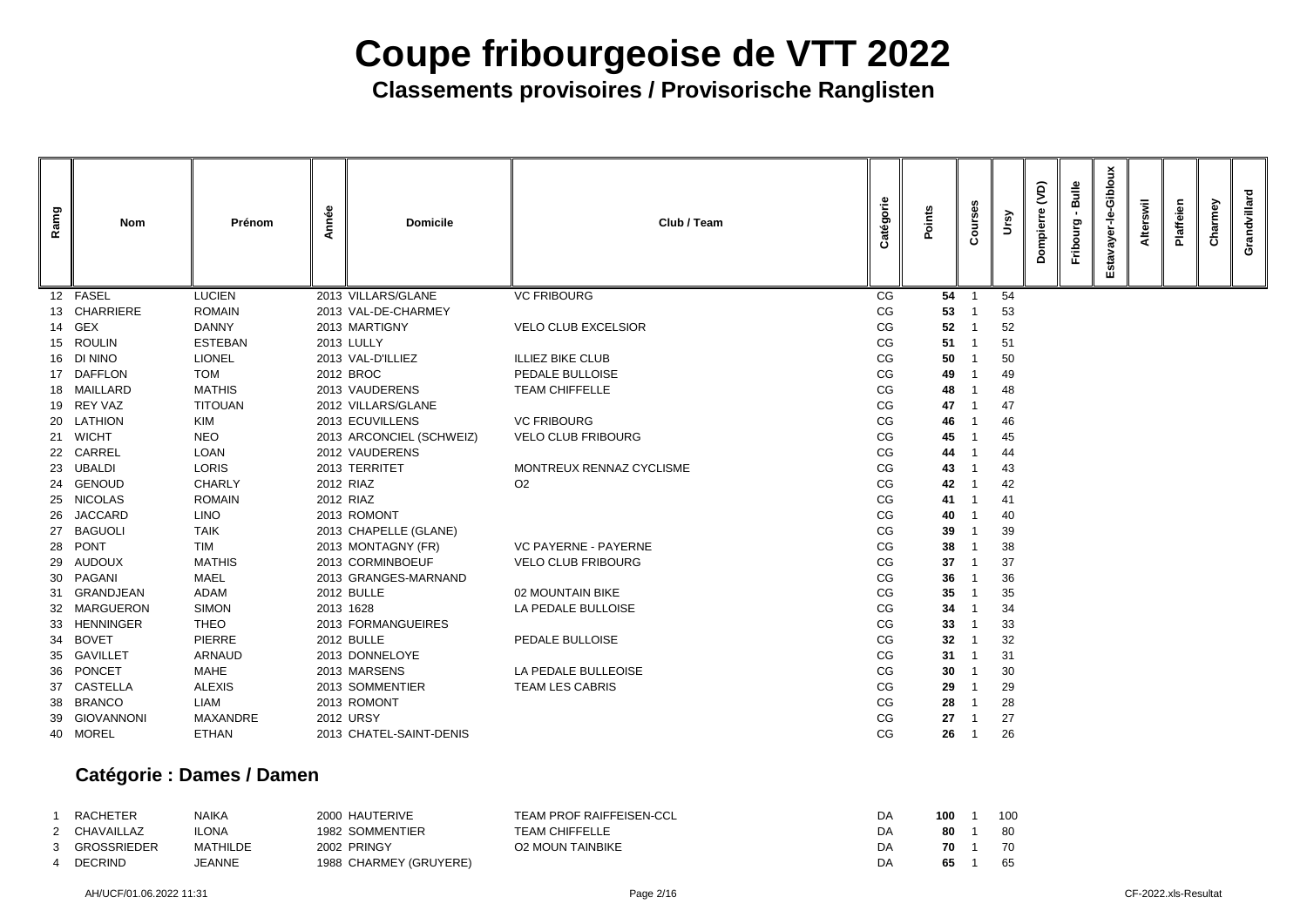**Classements provisoires / Provisorische Ranglisten**

| Ramg | <b>Nom</b>        | Prénom                                         | Année | <b>Domicile</b>        | Club / Team                                | atégorie | Points          | ပ္ယ<br>$\circ$<br>$\circ$ | ິຈ | (JC)<br>ō. | Bulle<br>Fribourg | Gibloux<br>ayer-le-<br>Esta | swil<br>Alter | Plaffeien | Charmey | Grandvillard |
|------|-------------------|------------------------------------------------|-------|------------------------|--------------------------------------------|----------|-----------------|---------------------------|----|------------|-------------------|-----------------------------|---------------|-----------|---------|--------------|
| 5    | <b>MARTIN</b>     | <b>MARINETTE</b>                               |       | 1983 CHATEAU-D'OEX     | <b>GLOBAL CYCLE CHATEAU-D'OEX</b>          | DA       | 62              |                           | 62 |            |                   |                             |               |           |         |              |
|      | <b>JEANNERET</b>  | <b>LAURA</b>                                   |       | 1998 BESENCENS         | <b>SC LA BREVINE</b>                       | DA       | 60              |                           | 60 |            |                   |                             |               |           |         |              |
|      | <b>CHALLANDES</b> | <b>DOUNIA</b>                                  |       | 2002 ST-BLAISE         | <b>TEAM PROF RAIFFEISEN CCL</b>            | DA       | 59              |                           | 59 |            |                   |                             |               |           |         |              |
| 8    | <b>ALTAUS</b>     | <b>PASCALINE</b>                               |       | 1981 GLION             | MONTREUX-RENNAZ CYCLISME                   | DA       | 58              |                           | 58 |            |                   |                             |               |           |         |              |
| 9    | <b>ROSSIER</b>    | AMELIE                                         |       | 1991 ECHARLENS         |                                            | DA       | 57              |                           | 57 |            |                   |                             |               |           |         |              |
| 10   | <b>GOEDERT</b>    | <b>JULIETTE</b>                                |       | 1999 CASSIS            | <b>VCA ANJOS KTM</b>                       | DA       | 56              |                           | 56 |            |                   |                             |               |           |         |              |
|      | 11 PRADERVAND     | <b>CATHERINE</b>                               |       | 1967 BUSSY FR          | <b>VC PAYERNE PROCYCLES</b>                | DA       | 55              |                           | 55 |            |                   |                             |               |           |         |              |
|      | 12 BUCHIN-ROULIE  | VANESSA                                        |       | 1974 LAUSANNE          | <b>XPERIENCE TRAINING / TRI TEAM PULLY</b> | DA       | 54              |                           | 54 |            |                   |                             |               |           |         |              |
|      | 13 FRAGNIERE      | <b>SOPHIE</b>                                  |       | 1979 VEYSONNAZ         | <b>CYCLOPHILE SEDUNOIS</b>                 | DA       | 53              |                           | 53 |            |                   |                             |               |           |         |              |
|      | 14 STEFFEN        | <b>OLIVIA</b>                                  |       | 2000 ONNENS            | <b>VELO CLUB FRIBOURG</b>                  | DA       | 52              |                           | 52 |            |                   |                             |               |           |         |              |
|      | 15 LEHMANN        | <b>ALINE</b>                                   |       | 1981 CARROUGE VD       | <b>TEYSALPI</b>                            | DA       | 51              |                           | 51 |            |                   |                             |               |           |         |              |
|      | 16 BREITLER       | <b>DAMIA</b>                                   |       | 1983 L'AUBERSON        |                                            | DA       | 50              |                           | 50 |            |                   |                             |               |           |         |              |
| 17   | <b>ROUILLER</b>   | <b>KARIN</b>                                   |       | 1986 CHOEX             |                                            | DA       | 50              |                           | 50 |            |                   |                             |               |           |         |              |
|      | 18 DELUCHE        | <b>MERY</b>                                    |       | 1972 BOULENS           | <b>TEAM SPECIALIZED THEVENAZ</b>           | DA       | 49              |                           | 49 |            |                   |                             |               |           |         |              |
|      | 19 RAMU           | <b>JUSTINE</b>                                 |       | 1994 JORAT-MEZIERES    | <b>VC ECHALLENS</b>                        | DA       | 48              |                           | 48 |            |                   |                             |               |           |         |              |
|      | 20 PONT COMBE     | <b>SEVERINE</b>                                |       | 1979 MOLLENS           | <b>ACM SKI-ALPI</b>                        | DA       | 40              |                           | 40 |            |                   |                             |               |           |         |              |
| 21   | ZANETTI           | <b>ALISON</b>                                  |       | 1993 SORENS            | <b>TEAM CHIFFELLE</b>                      | DA       | 35              |                           | 35 |            |                   |                             |               |           |         |              |
| 22   | <b>DAVET</b>      | <b>AURELIE</b>                                 |       | 1993 CORMEROD          | <b>TEAM CHIFFELLE</b>                      | DA       | 32 <sub>2</sub> |                           | 32 |            |                   |                             |               |           |         |              |
| 23   | <b>DEILLON</b>    | <b>BIBIANE</b>                                 |       | 1983 LA-JOUX           | TEAM CHIFFELLE / KIDS BIKE HORIZON         | DA       | 31              |                           | 31 |            |                   |                             |               |           |         |              |
| 24   | <b>GERBER</b>     | <b>BEATRICE</b>                                |       | 1976 ECHANDENS         |                                            | DA       | 30              |                           | 30 |            |                   |                             |               |           |         |              |
| 25   | <b>ZURCHER</b>    | <b>JANINE</b>                                  |       | 1981 VILLARS/GLANE     |                                            | DA       | 29              |                           | 29 |            |                   |                             |               |           |         |              |
|      | 26 CHAVAILLAZ     | <b>MELINDA</b>                                 |       | 2003 SOMMENTIER        | PB BULLE                                   | DA       | 28              |                           | 28 |            |                   |                             |               |           |         |              |
|      | 27 ZANETTI        | <b>JUSTINE</b>                                 |       | 1998 FARVAGNY-LE-GRAND | <b>TEAM CHIFFELLE</b>                      | DA       | 27              |                           | 27 |            |                   |                             |               |           |         |              |
|      | 28 ANDREY         | <b>JUSTINE</b>                                 |       | <b>1992 BULLE</b>      |                                            | DA       | 26              |                           | 26 |            |                   |                             |               |           |         |              |
|      | 29 ELIE           | <b>MELANIE</b>                                 |       | 1978 PRAZ/ARLY         |                                            | DA       | 25              |                           | 25 |            |                   |                             |               |           |         |              |
|      |                   | $C$ otánovia : Lloyd (Codotton(Antinonovinnon) |       |                        |                                            |          |                 |                           |    |            |                   |                             |               |           |         |              |

### **Catégorie : Hard (Cadettes/Anfängerinnen)**

| <b>CHAVAILLAZ</b> | <b>MAELYS</b>  | 2007 SOMMENTIER  |                               | <b>HF</b> | 100 | 10 <sub>C</sub> |
|-------------------|----------------|------------------|-------------------------------|-----------|-----|-----------------|
| 2 CURRAT          | <b>MELIA</b>   | 2006 GIFFERS     | <b>BSO PLAFFEIEN</b>          | HF        | 80  | 80              |
| 3 ROUILLER        | <b>PAULINE</b> | 2006 AVRY-D-PONT | <b>PEDALE BULLOISE</b>        | HF        | 70  | 70              |
| 4 GALLEY          | LOISE          | 2007 MARNAND     | <b>VC PAYERNE COMPETITION</b> | <b>HF</b> | 65  | 65              |
| 5 MIVELAZ         | ELIA           | 2006 ECHALLENS   | <b>V.C ECHALLENS</b>          | НF        | 62  | 62              |

### **Catégorie : Hard (Cadets/Kadetten)**

| 100 | 1 | 100 |
|-----|---|-----|
| 80  | 1 | 80  |
| 70  | 1 | 70  |
| 65  | 1 | 65  |
| 62  | 1 | 62  |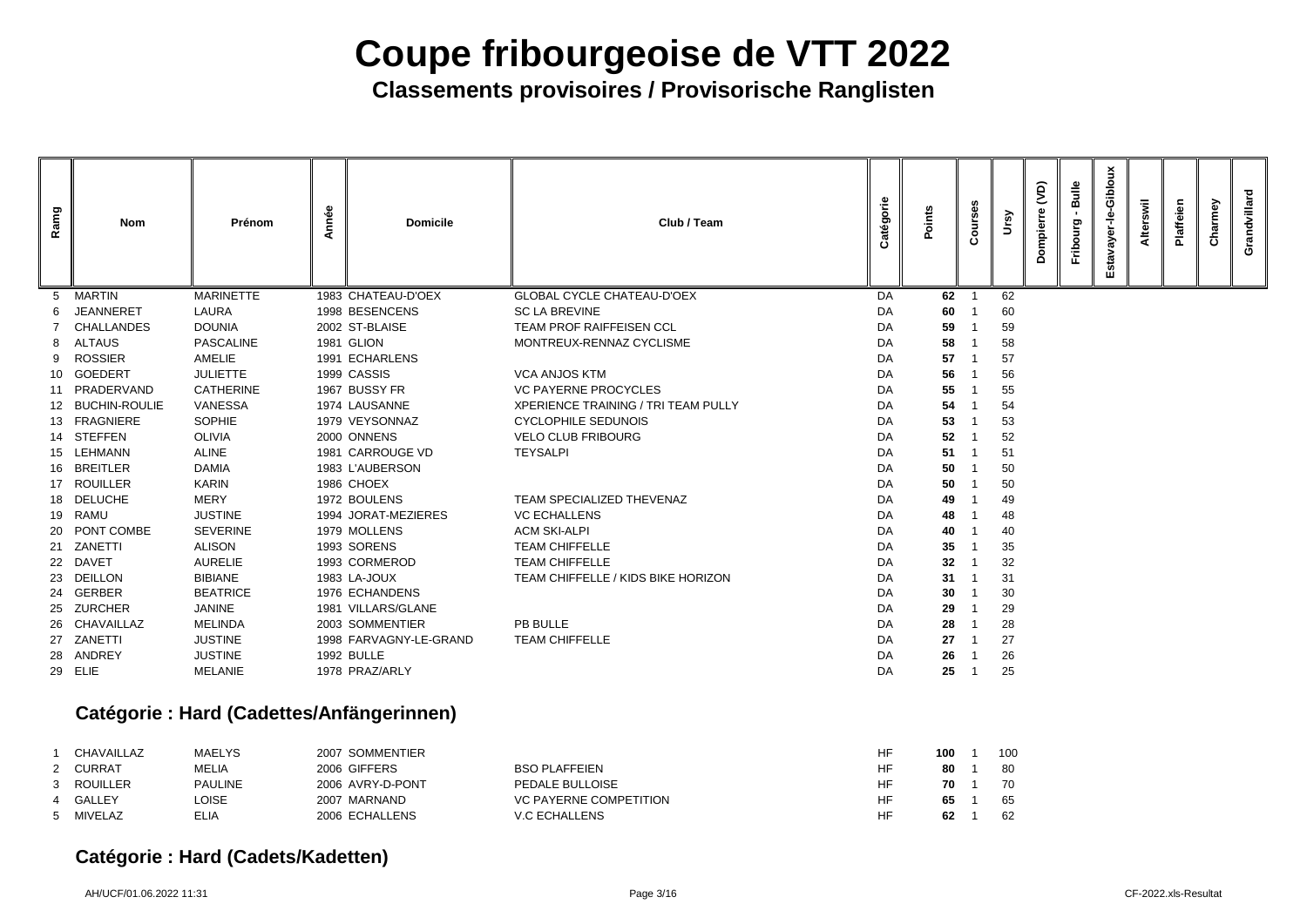## **Classements provisoires / Provisorische Ranglisten**

| Ramg | <b>Nom</b>          | Prénom                                  | Année | <b>Domicile</b>           | Club / Team                      | atégorie  | Points  | ses<br>$\overline{5}$<br>$\circ$<br>$\mathbf c$ | ີ   | $\widetilde{S}$ | Bulle<br>Fribourg | Gibloux<br>ayer-le<br>Estav | swil<br><b>Alter:</b> | Plaffeien | Charmey | Grandvillard |
|------|---------------------|-----------------------------------------|-------|---------------------------|----------------------------------|-----------|---------|-------------------------------------------------|-----|-----------------|-------------------|-----------------------------|-----------------------|-----------|---------|--------------|
|      |                     |                                         |       |                           |                                  |           |         |                                                 |     |                 |                   |                             |                       |           |         |              |
|      | <b>BREITLER</b>     | JIM                                     |       | 2006 L'AUBERSON           | <b>VTT BALCON DU JURA</b>        | HG        | $100$ 1 |                                                 | 100 |                 |                   |                             |                       |           |         |              |
| 2    | <b>BOVET</b>        | <b>LUCA</b>                             |       | 2006 ST-CIERGES           | <b>VC ECHALLENS</b>              | HG        |         | 80 1                                            | 80  |                 |                   |                             |                       |           |         |              |
| 3    | <b>SCHERTENLEIB</b> | <b>LOIC</b>                             |       | 2007 MONTAUBION-CHARDONNE | <b>V.C ECHALLLENS</b>            | HG        | 70      | - 1                                             | 70  |                 |                   |                             |                       |           |         |              |
|      | <b>GREMAUD</b>      | <b>VALENTIN</b>                         |       | 2006 LE PAQUIER           | <b>O2 MOUNTAIN BIKE</b>          | HG        | 65      |                                                 | 65  |                 |                   |                             |                       |           |         |              |
| 5    | <b>JUNGO</b>        | <b>MAX</b>                              |       | 2007 RECHTHALTEN          | <b>BSO</b>                       | HG        | 62      |                                                 | 62  |                 |                   |                             |                       |           |         |              |
| 6    | <b>ESCRIEUT</b>     | <b>LEO</b>                              |       | 2006 VUADENS              | PEDALE BULLOISE                  | <b>HG</b> | 60      | -1                                              | 60  |                 |                   |                             |                       |           |         |              |
|      | <b>GUGERLI</b>      | <b>ADRIEN</b>                           |       | 2007 BOUDRY               | <b>CLUB CYCLISTE DU LITTORAL</b> | HG        | 59      |                                                 | 59  |                 |                   |                             |                       |           |         |              |
| 8    | <b>VUILLEUMIER</b>  | <b>TIM</b>                              |       | 2007 LES HAUTS-GENEVEYS   | <b>CCL PROF</b>                  | HG        | 58      |                                                 | 58  |                 |                   |                             |                       |           |         |              |
| 9    | SAVARY              | <b>MARTIN</b>                           |       | 2006 VERS-CHEZ-PERRIN     | <b>VC PAYERNE</b>                | HG        | 57      |                                                 | 57  |                 |                   |                             |                       |           |         |              |
|      | 10 SCAIOLA          | <b>ANTOINE</b>                          |       | 2006 VUADENS              | <b>GLISSE CLUB ROMONT</b>        | <b>HG</b> | 56      |                                                 | 56  |                 |                   |                             |                       |           |         |              |
|      | 11 DIND             | <b>EWAN</b>                             |       | 2007 MONTRICHER           | VC ECHALLENS / ROCHAT CYCLES     | HG        | 55      |                                                 | 55  |                 |                   |                             |                       |           |         |              |
|      | 12 ULDRY            | <b>MALIK</b>                            |       | 2006 CHATEL-ST-DENIS      | <b>CYCLOMANIACS</b>              | HG        | 54      |                                                 | 54  |                 |                   |                             |                       |           |         |              |
| 13   | <b>DROUX</b>        | <b>SIMON</b>                            |       | 2007 CHARMEY              | PB BULLE                         | HG        | 53      |                                                 | 53  |                 |                   |                             |                       |           |         |              |
|      | 14 VETTERLI         | <b>MATHIEU</b>                          |       | 2007 ESTAVAYER-LE-LAC     | <b>VELO CLUB ESTAVAYER</b>       | HG        | 52      |                                                 | 52  |                 |                   |                             |                       |           |         |              |
| 15   | <b>PROGIN</b>       | <b>ARTHUR</b>                           |       | <b>2006 BULLE</b>         | PEDALE BULLOISE                  | HG        | 51      |                                                 | 51  |                 |                   |                             |                       |           |         |              |
| 16   | <b>PROGIN</b>       | <b>JULES</b>                            |       | 2007 VUADENS              | PEDALE BULLOISE                  | HG        | 50      |                                                 | 50  |                 |                   |                             |                       |           |         |              |
| 17   | VANNAY              | <b>TIMEO</b>                            |       | 2006 COLLOMBEY-MURAZ      | UNION CYCLISTE MONTHEYSANNE      | HG        | 49      |                                                 | 49  |                 |                   |                             |                       |           |         |              |
|      | 18 OVERNEY          | <b>DAVID</b>                            |       | 2007 LOSSY                | <b>VELO CLUB FRIBOURG</b>        | <b>HG</b> | 48      |                                                 | 48  |                 |                   |                             |                       |           |         |              |
|      | 19 NGUYEN           | <b>MARTIN</b>                           |       | 2007 LA-CHAUX-DE-FONDS    | <b>CIMES CYCLE</b>               | HG        | 47      |                                                 | 47  |                 |                   |                             |                       |           |         |              |
|      | 20 SCHUMACHER       | <b>SVEN</b>                             |       | 2007 RIFFENMATT           | <b>BSO PLAFFEIEN</b>             | <b>HG</b> | 46      |                                                 | 46  |                 |                   |                             |                       |           |         |              |
|      | 21 ESTABLE          | <b>MATHYS</b>                           |       | 2006 COTTENS              | <b>VC FRIBOURG</b>               | HG        | 45      |                                                 | 45  |                 |                   |                             |                       |           |         |              |
|      | 22 RISSE            | <b>FABIEN</b>                           |       | 2006 MATRAN               | <b>VC FRIBOURG</b>               | HG        | 44      |                                                 | 44  |                 |                   |                             |                       |           |         |              |
|      | 23 BIRCHER          | <b>DANY</b>                             |       | 2007 CHEYRES              |                                  | HG        | 43      | -1                                              | 43  |                 |                   |                             |                       |           |         |              |
|      |                     | Catégorie : Junior Filles / Juniorinnen |       |                           |                                  |           |         |                                                 |     |                 |                   |                             |                       |           |         |              |

### **Catégorie : Junior Filles / Juniorinnen**

|   | <b>PYTHON</b> | <b>ELODIE</b> | 2005 BOVERESSE | TEAM PROF RAIFFEISEN CCL / CC LITTORAL | JF | 100 | 10 <sub>C</sub> |
|---|---------------|---------------|----------------|----------------------------------------|----|-----|-----------------|
|   | 2 DROUX       | LUCIE         | 2004 CHARMEY   | <b>PEDALE BULLOISE</b>                 |    | 80  | 80              |
| 3 | BOSSEL        | CHLOE         | 2004 VUADENS   | <b>PEDALE BULLOISE</b>                 |    | 70  | 70              |
|   | 4 SCHMID      | <b>INES</b>   | 2005 LE LOCLE  | <b>CIMES CYCLE</b>                     |    | 65  | 65              |
|   | 5 THIEMARD    | JULIE         | 2005 VUADENS   | LA PEDALE BULLOISE                     |    | 62  | 62              |

### **Catégorie : Juniors Garçons / Junioren**

| 100 | 1 | 100 |
|-----|---|-----|
| 80  | 1 | 80  |
| 70  | 1 | 70  |
| 65  | 1 | 65  |
| 62  | 1 | 62  |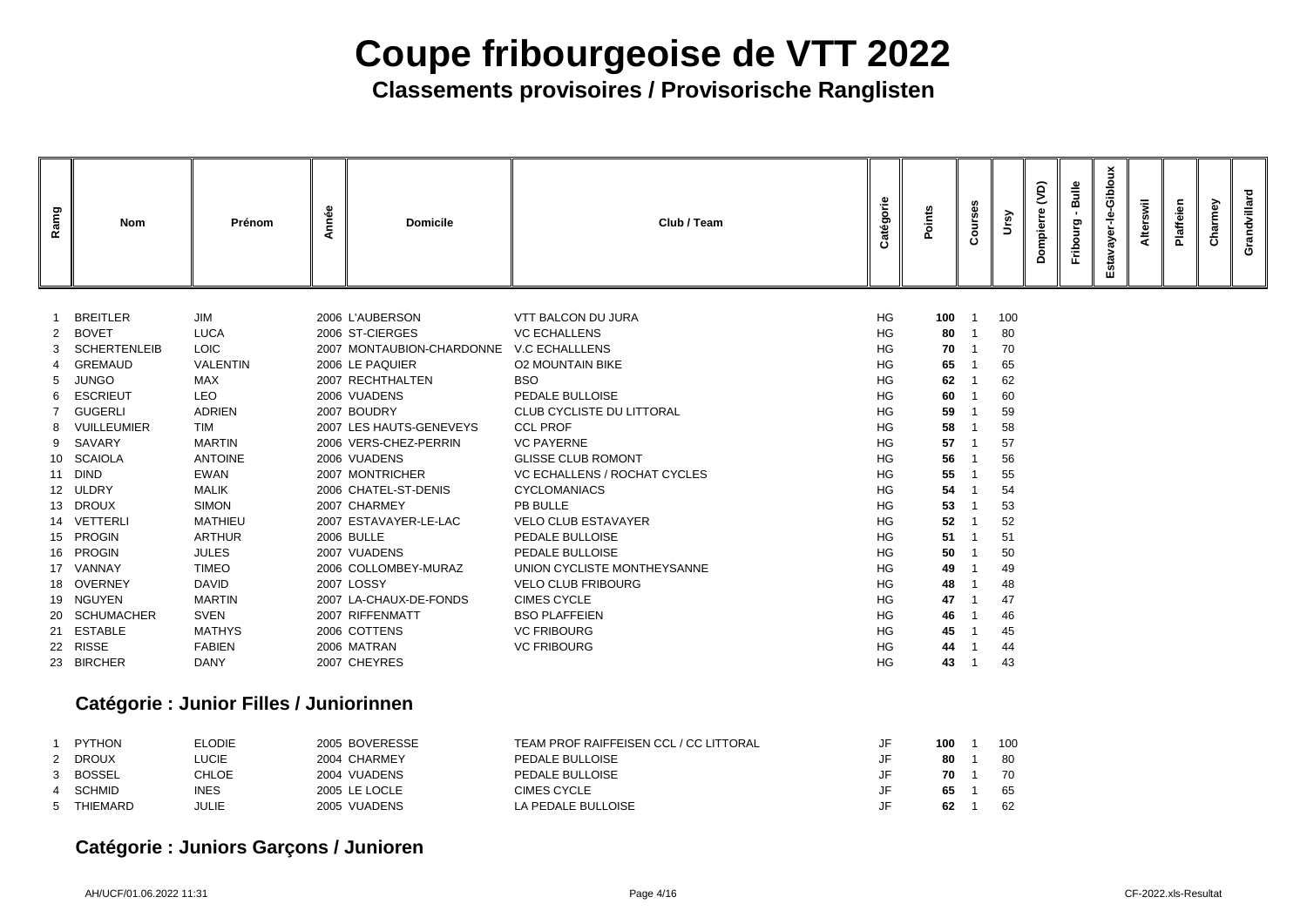| Ramg<br><b>Nom</b><br>Prénom                                                                                                                                                                                                                                                                                                                                                                                                                                                                                                                       | Année<br><b>Domicile</b>                                                                                                                                                                                                                                          | Club / Team                                                                                                                                                                                                                                                                                                                                            | Catégorie                                                                                                                               | Points                                                                                  | Courses   | Ursy                                                                                    | $\widetilde{S}$<br>Dompierre | Bulle<br>Fribourg | ayer-le-Gibloux<br><b>Estav</b> | Alterswil | Plaffeien | Charmey | Grandvillard |
|----------------------------------------------------------------------------------------------------------------------------------------------------------------------------------------------------------------------------------------------------------------------------------------------------------------------------------------------------------------------------------------------------------------------------------------------------------------------------------------------------------------------------------------------------|-------------------------------------------------------------------------------------------------------------------------------------------------------------------------------------------------------------------------------------------------------------------|--------------------------------------------------------------------------------------------------------------------------------------------------------------------------------------------------------------------------------------------------------------------------------------------------------------------------------------------------------|-----------------------------------------------------------------------------------------------------------------------------------------|-----------------------------------------------------------------------------------------|-----------|-----------------------------------------------------------------------------------------|------------------------------|-------------------|---------------------------------|-----------|-----------|---------|--------------|
| BARD<br><b>JULIEN</b><br><b>SIMON</b><br><b>WIRZ</b><br>$\overline{2}$<br><b>STETTLER</b><br><b>GUILLAUME</b><br>-3<br><b>JACCARD</b><br><b>MATTHIAS</b><br><b>RISSE</b><br><b>JOHANN</b><br>5<br><b>ANTOINE</b><br>MEYER<br>6<br><b>BAPTISTE</b><br><b>CHESNEAU</b><br><b>LEISER</b><br><b>JORIS</b><br>8<br><b>HUBSCHER</b><br><b>ARTHUR</b><br>9<br>10 PFISTER<br><b>CORENTIN</b><br><b>LEO</b><br>NIEDERHAUSER<br>11<br>12 BERCHIER<br><b>JONATHAN</b><br>13 RICHOZ<br><b>STEPHANE</b><br><b>ELIOT</b><br>14 JENDLY<br>15 MUTTI<br><b>EVAN</b> | 2004 SORENS<br>2005 ECHARLENS<br>2005 CHESSEL<br>2005 L'AUBERSON<br><b>2005 BULLE</b><br>2004 VOUVRY<br>2005 GUMEFENS<br>2005 FROIDEVILLE<br>2005 FRIBOURG<br>2005 ATTALENS<br><b>2004 CUGY</b><br>2004 LA-ROCHE<br>2005 FRIBOURG<br>2004 LOVENS<br>2004 ECUBLENS | TEAM MTB SCOTT FRIBOURG<br>PEDALE BULLOISE<br>MONTREUX - RENNAZ CYCLISME/ CROSS ROAD CYCLE<br><b>VTT BALCON DU JURA</b><br>PEDALE BULLOISE / TEAM MENOUD BIKE<br>TEAM PAPIVAL SCOTT GRAND RAID BCVS<br>PEDALE BULLOISE<br><b>VC FRIBOURG</b><br><b>CYCLOMANIACS VEVEYSE</b><br><b>VC PAYERNE</b><br><b>TEAM CHIFFELLE</b><br><b>VELO CLUB FRIBOURG</b> | <b>JG</b><br><b>JG</b><br>JG<br><b>JG</b><br>JG<br>JG<br>JG<br><b>JG</b><br>JG<br><b>JG</b><br>JG<br><b>JG</b><br>JG<br><b>JG</b><br>JG | 100<br>80<br>70<br>65<br>62<br>60<br>59<br>58<br>57<br>56<br>55<br>54<br>53<br>52<br>51 |           | 100<br>80<br>70<br>65<br>62<br>60<br>59<br>58<br>57<br>56<br>55<br>54<br>53<br>52<br>51 |                              |                   |                                 |           |           |         |              |
| <b>Catégorie : Masters</b><br>1 STAUFFER<br><b>HANSUELI</b><br>STUTZMANN<br>MARC<br>2<br>LUTHI<br><b>NICOLAS</b><br>3<br><b>BOILEVE</b><br><b>DAVID</b><br>BRYAND<br>ALEXANDRE<br>5<br><b>BESELGA GOMES</b><br><b>FERNANDO</b><br>6<br><b>L'EPLATTENIER</b><br><b>CEDRIC</b><br><b>RODRIGUES</b><br><b>VITOR</b><br>8<br><b>RACINE</b><br><b>FABIEN</b><br>9<br>10 REMY<br><b>CEDRIC</b><br><b>SAMUEL</b><br><b>PRIETO</b><br>11<br>12 DRIDI<br><b>SEBASTIEN</b><br>13 ROMANENS<br><b>FABIAN</b>                                                   | 1987 SIGRISWIL<br>1991 BELP<br>1987 ST-BLAISE<br>1990 PRANGINS<br>1987 VETROZ<br>1986 BROC<br>1992 ORBE<br>1986 HAUTERIVE NE<br>1988 SUGIEZ<br>1988 CHARMEY (GRUYERE)<br>1983 OULENS-ECHALLENS<br>1991 OULENS-ECHALLENS<br>1984 ROSSENS FR (FR)                   | <b>TEAM BULLS</b><br>RSC AARETAL MUNSINGEN<br>PROF-RAIFFEISEN/CC LITTORAL<br><b>ABC PURE</b><br>DRBIKE&MRRIDE<br><b>TEAM CHIFFELLE</b><br>PASSION VELO<br>TEAM CYCLES PROF MASTERS<br>DANI VTT ORBEA<br><b>VC ECHALLENS</b><br><b>TEAM CHIFFELLE</b>                                                                                                   | MA<br>МA<br>MA<br>MA<br>МA<br>МA<br>МA<br>МA<br>МA<br>МA<br>МA<br>МA<br>МA                                                              | 80<br>70<br>65<br>62<br>60<br>59<br>58<br>57<br>56<br>55<br>54<br>53                    | 100 1 100 | 80<br>70<br>65<br>62<br>60<br>59<br>58<br>57<br>56<br>55<br>54<br>53                    |                              |                   |                                 |           |           |         |              |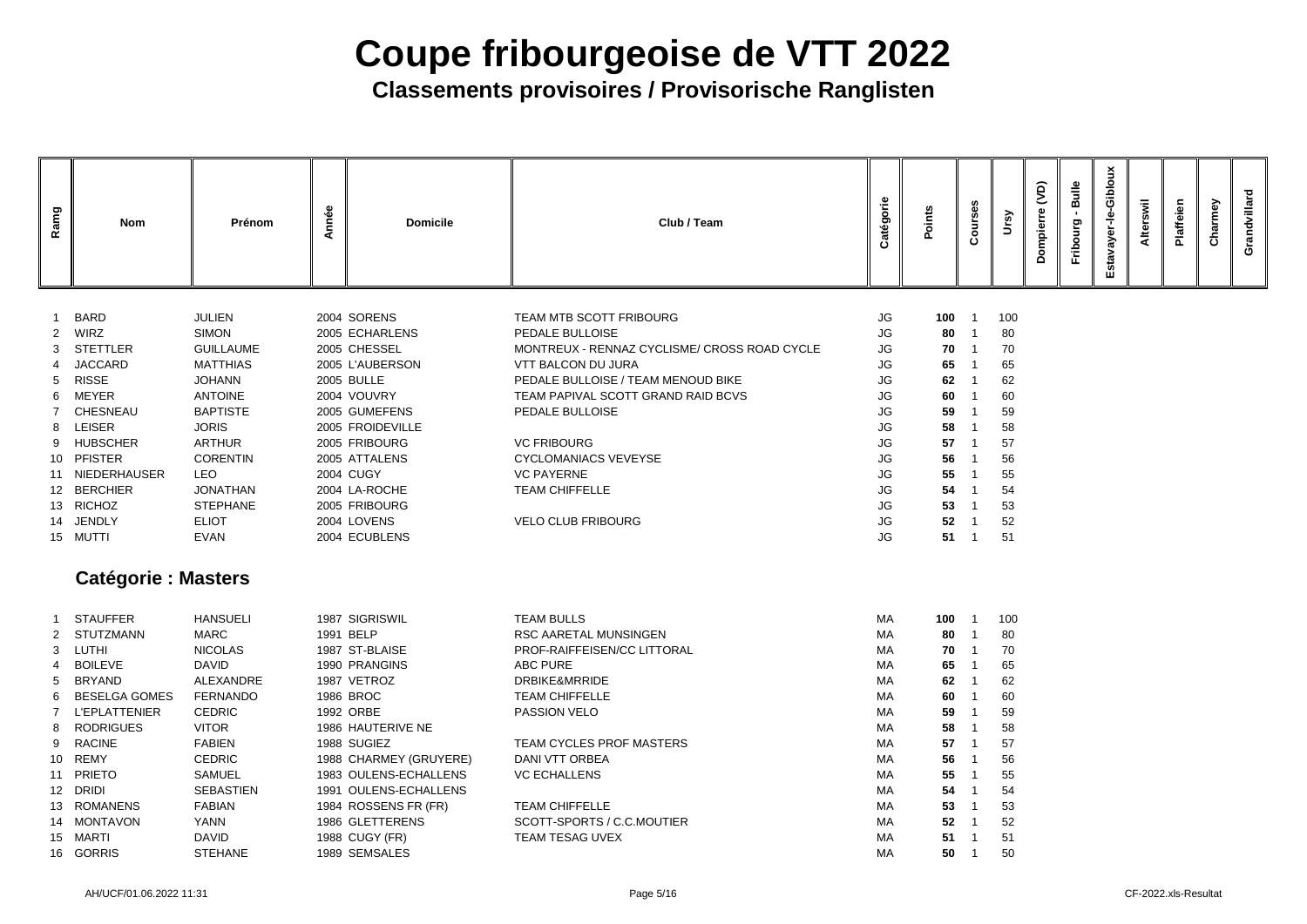| Ramg | <b>Nom</b>                    | Prénom                        | Année | <b>Domicile</b>                          | Club / Team                    | Catégorie | Points          | $\epsilon$         | Ursy     | <u>ි</u><br>ēΓ<br>ة<br>O<br>Δ | Bulle<br>Fribourg | Giblor<br>৳<br>ш. | swil<br>Alter | laffeien | δ<br>Charme | ndvillard<br>ò |
|------|-------------------------------|-------------------------------|-------|------------------------------------------|--------------------------------|-----------|-----------------|--------------------|----------|-------------------------------|-------------------|-------------------|---------------|----------|-------------|----------------|
|      | 17 MINOGGIO                   | <b>JULIEN</b>                 |       | 1984 GRANGES-PACCOT                      | <b>VELO CLUB FRIBOURG</b>      | MA        | 50              |                    | 50       |                               |                   |                   |               |          |             |                |
|      | 18 HAYOZ                      | <b>JULIEN</b>                 |       | 1986 LA-CORBAZ                           | TEAM CYCLES TESAG-UVEX         | MA        | 49              |                    | 49       |                               |                   |                   |               |          |             |                |
| 19   | <b>JAGGI</b>                  | <b>NOE</b>                    |       | 1990 LIGNIERES                           | <b>VC VIGNOBLE CYLCERC</b>     | МA        | 48              |                    | 48       |                               |                   |                   |               |          |             |                |
| 20   | <b>DEBIEUX</b>                | <b>JOEL</b>                   |       | 1985 POLIEZ-PITTET                       | <b>VC ECHALLENS</b>            | MA        | 47              |                    | 47       |                               |                   |                   |               |          |             |                |
|      | 21 FELLAY                     | <b>JULIEN</b>                 |       | 1990 SORENS                              |                                | МA        | 46              |                    | 46       |                               |                   |                   |               |          |             |                |
|      | 22 GRUZELLE                   | <b>EZECHIEL</b>               |       | 1986 LUTRY                               |                                | MA        | 45              |                    | 45       |                               |                   |                   |               |          |             |                |
|      | 23 NAULLET                    | <b>CLEMENT</b>                |       | 1992 GLAND                               | <b>CLEMENT NAULLET</b>         | МA        | 44              |                    | 44       |                               |                   |                   |               |          |             |                |
| 24   | PREMAND                       | <b>FREDERIC</b>               |       | 1983 CHOEX                               | <b>GX RACING</b>               | MA        | 43              |                    | 43       |                               |                   |                   |               |          |             |                |
|      | 25 CONUS                      | <b>JEREMIE</b>                |       | 1991 VUARMARENS                          |                                | МA        | 42              |                    | 42       |                               |                   |                   |               |          |             |                |
| 26   | <b>ROSSIER</b>                | <b>FABIEN</b>                 |       | 1983 LOVENS                              | <b>TEAM CHIFFELLE</b>          | МA        | 41              |                    | 41       |                               |                   |                   |               |          |             |                |
| 27   | <b>BROILLET</b>               | <b>LAURENT</b>                |       | <b>1984 URSY</b>                         | <b>COBRA TEAM</b>              | МA        | 40              |                    | 40       |                               |                   |                   |               |          |             |                |
| 28   | <b>FLUCK</b>                  | <b>VINCENT</b>                |       | 1985 HAUTEVILLE                          | TEAM DUPASQUIER SPORTS BIKE    | MA        | 40              |                    | 40       |                               |                   |                   |               |          |             |                |
| 29   | <b>REYNAUD</b>                | <b>LUCIEN</b>                 |       | 1986 MIDDES                              | <b>TEAM CHIFFELLE</b>          | МA        | 39              |                    | 39       |                               |                   |                   |               |          |             |                |
| 30   | LAFFARGUE                     | <b>LOIC</b>                   |       | 1984 UVRIER                              | <b>TRIATHLON CLUB VALAIS</b>   | МA        | 38              |                    | 38       |                               |                   |                   |               |          |             |                |
|      | 31 ANDREAE                    | <b>JULIEN</b>                 |       | 1987 CHESALLES/MOUDON                    |                                | МA        | 37              |                    | 37       |                               |                   |                   |               |          |             |                |
|      | 32 SUARD                      | <b>FREDERIC</b>               |       | 1984 ROMANENS                            | LE DZOYA                       | МA        | 36              |                    | 36       |                               |                   |                   |               |          |             |                |
| 33   | <b>NEVES</b>                  | <b>TONY</b>                   |       | 1985 MONTET                              |                                | МA        | 35              |                    | 35       |                               |                   |                   |               |          |             |                |
| 34   | <b>RODRIGUES</b>              | <b>FILIPE</b>                 |       | 1987 PETIT-LANCY                         |                                | МA        | 35              |                    | 35       |                               |                   |                   |               |          |             |                |
| 35   | PETTER                        | <b>JULIEN</b>                 |       | 1983 SUGIEZ                              |                                | МA        | 34              |                    | 34       |                               |                   |                   |               |          |             |                |
| 36   | <b>BUTTICAZ</b>               | <b>VINCENT</b>                |       | 1985 CORBIERES<br>1984 FARVAGNY-LE PETIT | <b>CSPL SKI TEAM</b>           | MA        | 33              |                    | 33       |                               |                   |                   |               |          |             |                |
|      | 37 FERRAGLIA                  | <b>CHRISTOPHE</b>             |       |                                          |                                | МA        | 32              |                    | 32       |                               |                   |                   |               |          |             |                |
|      | 38 CHARRIERE<br><b>BERGER</b> | <b>JOHANN</b><br><b>DAVID</b> |       | 1986 VUISTERNENS-D-ROMONT                |                                | MA        | 31              | $32 \quad 1$<br>-1 | 32       |                               |                   |                   |               |          |             |                |
| 39   | 40 VIRELY                     | <b>VINCENT</b>                |       | 1984 VUARMARENS<br>1984 ECHALLENS        | <b>VELO CLUB ECHALLENS</b>     | MA<br>MA  | 31              | -1                 | 31       |                               |                   |                   |               |          |             |                |
|      | 41 RIPPER                     | <b>JOHANN</b>                 |       | <b>1983 URSY</b>                         |                                | MA        | 30 <sup>°</sup> |                    | 31<br>30 |                               |                   |                   |               |          |             |                |
|      | 42 BAUDOIS                    | <b>CEDRIC</b>                 |       | 1989 ROMONT                              | <b>COBRA TEAM</b>              | МA        | 30              |                    | 30       |                               |                   |                   |               |          |             |                |
|      | 43 MARTI                      | <b>VINCENT</b>                |       | 1987 LIGNIERES                           | <b>TEAM CHIFFELLE</b>          | МA        | 29              |                    | 29       |                               |                   |                   |               |          |             |                |
|      | 44 MOLLIET                    | <b>SEBASTIEN</b>              |       | 1986 CHESSEL                             | MONTREUX-RENNAZ CYCLISME       | МA        | 29              |                    | 29       |                               |                   |                   |               |          |             |                |
| -45  | <b>BERGER</b>                 | <b>CEDRIC</b>                 |       | 1985 VUARMARENS                          | <b>COBRA TEAM</b>              | MA        | 28              |                    | 28       |                               |                   |                   |               |          |             |                |
| -46  | EWALD                         | ALEXANDRE                     |       | 1992 DOMPIERRE FR                        | <b>VC PAYERNE - PRO CYCLES</b> | МA        | 27              |                    | 27       |                               |                   |                   |               |          |             |                |
| 47   | GIRARD                        | <b>DAVID</b>                  |       | 1991 ARNEX/ORBE                          | <b>TEAM PADDOCK</b>            | МA        | 26              |                    | 26       |                               |                   |                   |               |          |             |                |
|      | 48 MULLER                     | <b>EMMANUEL</b>               |       | 1983 CHATEL-ST-DENIS                     |                                | MA        | 25              |                    | 25       |                               |                   |                   |               |          |             |                |
| 49   | <b>DURUPT</b>                 | <b>MATHIEU</b>                |       | 1986 OULENS\ECHALLENS                    |                                | МA        | 24              |                    | 24       |                               |                   |                   |               |          |             |                |
| 50   | <b>BORCARD</b>                | <b>YANNICK</b>                |       | 1983 BETTENS                             |                                | МA        | 23              |                    | 23       |                               |                   |                   |               |          |             |                |
|      | 51 RICHARD                    | ANAEL                         |       | 1990 CORCELLES-LE-JORAT                  | <b>COBRA TEAM</b>              | МA        | 22              |                    | 22       |                               |                   |                   |               |          |             |                |
|      | 52 DERVEY                     | <b>ERIC</b>                   |       | 1983 HAUTEVILLE                          | LA PEDALE BULLOISE             | МA        | 21              | -1                 | 21       |                               |                   |                   |               |          |             |                |
|      | 53 BIRCHER                    | <b>WILLIAM</b>                |       | 1984 CHEYRES                             |                                | МA        | 20              | $\overline{1}$     | 20       |                               |                   |                   |               |          |             |                |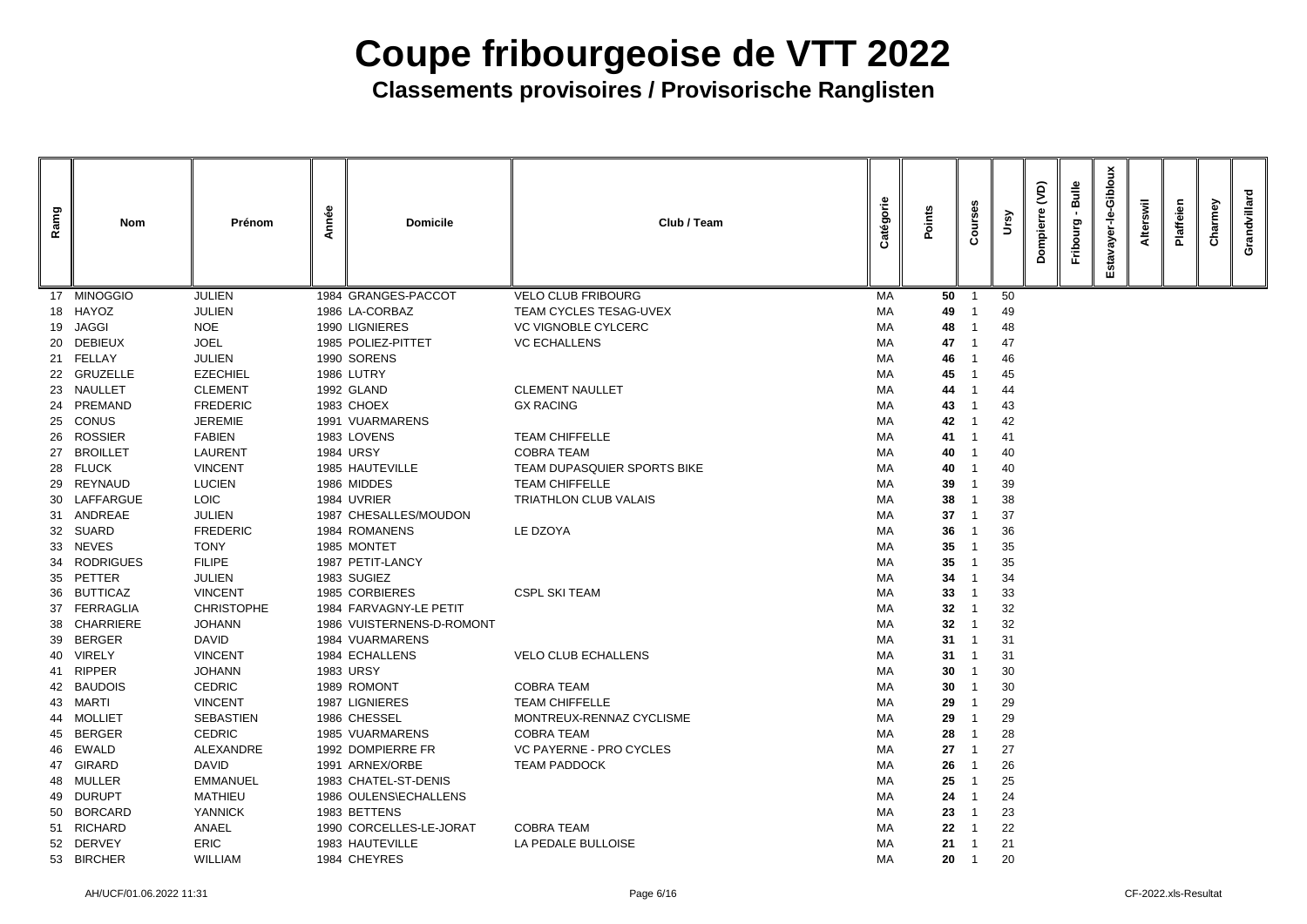**Classements provisoires / Provisorische Ranglisten**

| Ramg           | <b>Nom</b>        | Prénom                                    | Année    | <b>Domicile</b>           | Club / Team                   | atégorie | Points       | Courses                  | Ursy           | $\widetilde{S}$<br>Dompierre | Bulle<br>Fribourg | Estavayer-le-Gibloux | Alterswil | Plaffeien | Charmey | Grandvillard |
|----------------|-------------------|-------------------------------------------|----------|---------------------------|-------------------------------|----------|--------------|--------------------------|----------------|------------------------------|-------------------|----------------------|-----------|-----------|---------|--------------|
| 54             | <b>DAVET</b>      | <b>OLIVIER</b>                            |          | 1992 CORMEROD             | <b>TEAM CHIFFELLE</b>         | MA       | 19           | -1                       | 19             |                              |                   |                      |           |           |         |              |
| 55             | LASSER            | <b>CEDRIC</b>                             | 1983 RUE |                           | TEAM LES COUATSES             | МA       | 18           |                          | 18             |                              |                   |                      |           |           |         |              |
|                | 56 FAVRE          | <b>FABIEN</b>                             |          | 1988 BOULOZ               | <b>TEAM RAID MOUNTAIN</b>     | МA       | 17           |                          | 17             |                              |                   |                      |           |           |         |              |
| 57             | DE ROISSART       | <b>CLEMENT</b>                            |          | 1991 ESTAVAYER-LE-LAC     | <b>VCESTAVAYER</b>            | МA       | 16           |                          | 16             |                              |                   |                      |           |           |         |              |
| 58             | AUGSBURGER        | <b>LOIC</b>                               |          | 1988 LONAY                |                               | МA       | 15           |                          | 15             |                              |                   |                      |           |           |         |              |
| 59             | CASTRO            | <b>ADRIAN</b>                             |          | 1989 BERN                 |                               | МA       | 14           |                          | 14             |                              |                   |                      |           |           |         |              |
| 60             | WAEBER            | <b>THIBAULT</b>                           |          | 1990 ROMONT               | CAFE CARAC CYCLING CLUB       | МA       | 13           |                          | 13             |                              |                   |                      |           |           |         |              |
| 61             | PITTET            | <b>KEVIN</b>                              |          | 1986 VUISTERNENS-D-ROMONT |                               | МA       | 12           | -1                       | 12             |                              |                   |                      |           |           |         |              |
|                | 62 SCHULE         | <b>CHRISTIAN</b>                          |          | 1989 VERS-CHEZ-PERRIN     |                               | МA       | 11           | - 1                      | 11             |                              |                   |                      |           |           |         |              |
| 63             | <b>RACZKOWSKI</b> | <b>TOMASZ</b>                             |          | 1988 YVONAND              | <b>ELSA SPORT</b>             | МA       | 10           |                          | 10             |                              |                   |                      |           |           |         |              |
| 64             | CALOZ             | <b>VINCENT</b>                            |          | 1990 SIERRE               |                               | МA       | 9            |                          | 9              |                              |                   |                      |           |           |         |              |
| 65             | <b>DEMIERRE</b>   | <b>JULIEN</b>                             |          | 1986 ORON-LA-VILLE        | <b>COBRA BIKERS TEAM</b>      | МA       | 8            |                          |                |                              |                   |                      |           |           |         |              |
| 66             | <b>MAURON</b>     | <b>VINCENT</b>                            |          | 1984 ROMONT               |                               | МA       |              |                          |                |                              |                   |                      |           |           |         |              |
| 67             | <b>ROTZER</b>     | <b>TOBIE</b>                              |          | 1986 ECUBLENS             | <b>TEAM RAID MOUNTAIN</b>     | МA       | 6            |                          |                |                              |                   |                      |           |           |         |              |
| 68             | <b>RIVADOSSI</b>  | <b>JULIEN</b>                             |          | 1985 PREZ-VERS-NOREAZ     |                               | МA       | 5            |                          |                |                              |                   |                      |           |           |         |              |
|                | 69 BACH           | <b>CLAUDE</b>                             |          | 1986 PREZ-VERS-SIVIRIEZ   | <b>TEAM HERISSON</b>          | МA       |              |                          |                |                              |                   |                      |           |           |         |              |
|                | 70 FAVRE          | <b>PATRICK</b>                            |          | 1990 LE FLON              |                               | МA       | 3.           |                          |                |                              |                   |                      |           |           |         |              |
|                | 71 KRETTNICH      | <b>CEDRIC</b>                             |          | 1991 JOUGNE               | VALLEE DE JOUX TRI TEAM       | МA       | $\mathbf{2}$ | $\overline{\phantom{1}}$ | $\overline{2}$ |                              |                   |                      |           |           |         |              |
|                |                   | Catégorie : Mega (Ecolières/Schülerinnen) |          |                           |                               |          |              |                          |                |                              |                   |                      |           |           |         |              |
| -1             | MARTHE            | <b>ELIA</b>                               |          | 2008 LE MOURET            | <b>VELO CLUB FRIBOURG</b>     | MF       | $100$ 1      |                          | 100            |                              |                   |                      |           |           |         |              |
|                | 2 DE ALMEIDA      | <b>TESS</b>                               |          | 2008 BOUDRY               | <b>CLUB CYCLISTE LITTORAL</b> | MF       | 80           | - 1                      | 80             |                              |                   |                      |           |           |         |              |
| 3 <sup>1</sup> | <b>BLUM</b>       | LAURIANE                                  |          | 2008 ALTERSWIL            | <b>BSO PLAFFEIEN</b>          | MF       | 70           | - 1                      | 70             |                              |                   |                      |           |           |         |              |
|                | COMBE             | <b>LILY</b>                               |          | 2009 MOLLENS VS           | <b>SMILEY GIRL</b>            | MF       | 65           | -1                       | 65             |                              |                   |                      |           |           |         |              |
| 5              | <b>GREMAUD</b>    | <b>LISA</b>                               |          | 2009 ECHARLENS            |                               | MF       | 62           | -1                       | 62             |                              |                   |                      |           |           |         |              |
| 6              | <b>MICHELOUD</b>  | <b>LISE</b>                               |          | 2009 EPAGNY               | <b>O2MOUNTAINBIKE</b>         | MF       | 60           | - 1                      | 60             |                              |                   |                      |           |           |         |              |
|                | <b>JEANMAIRE</b>  | LAELIA                                    |          | 2008 LA-CHAUX-DE-FONDS    | <b>CIMES CYCLE</b>            | MF       | 59           | -1                       | 59             |                              |                   |                      |           |           |         |              |
|                | 8 RAMEL           | <b>ALICIA</b>                             |          | 2008 PAQUIER-MONTBARRY    | PEDALE BULLOISE               | MF       | 58           | -1                       | 58             |                              |                   |                      |           |           |         |              |

| MARTHE       | <b>ELIA</b>     | 2008 LE MOURET         | <b>VELO CLUB FRIBOURG</b>     | MF | 100 | 10 <sub>0</sub> |
|--------------|-----------------|------------------------|-------------------------------|----|-----|-----------------|
| 2 DE ALMEIDA | <b>TESS</b>     | 2008 BOUDRY            | <b>CLUB CYCLISTE LITTORAL</b> | MF | 80  | 80              |
| 3 BLUM       | <b>LAURIANE</b> | 2008 ALTERSWIL         | <b>BSO PLAFFEIEN</b>          | MF | 70  | 70              |
| 4 COMBE      | LILY            | 2009 MOLLENS VS        | <b>SMILEY GIRL</b>            | MF | 65  | 65              |
| 5 GREMAUD    | LISA            | 2009 ECHARLENS         |                               | MF | 62  | 62              |
| 6 MICHELOUD  | LISE.           | 2009 EPAGNY            | <b>O2MOUNTAINBIKE</b>         | MF | 60  | <b>60</b>       |
| JEANMAIRE    | <b>LAELIA</b>   | 2008 LA-CHAUX-DE-FONDS | <b>CIMES CYCLE</b>            | MF | 59  | 59              |
| 8 RAMEL      | <b>ALICIA</b>   | 2008 PAQUIER-MONTBARRY | <b>PEDALE BULLOISE</b>        | MF | 58  | 58              |
| 9 SUDAN      | ZOE             | 2009 VILLAZ-ST-PIERRE  | KIDS BIKE HORIZON             | MF | 57  | -57             |
| 10 GUILLOD   | <b>TIMEA</b>    | 2009 ESTAVAYER-LE-LAC  | <b>VC ESTAVAYER</b>           | MF | 56  | 56              |
| 11 HENRI     | ROMANE          | 2008 ROCHE             | MONTREUX RENNAZ CYCLISSME     | MF | 55  | 55              |

### **Catégorie : Mega (Ecoliers/Schüler)**

- 
-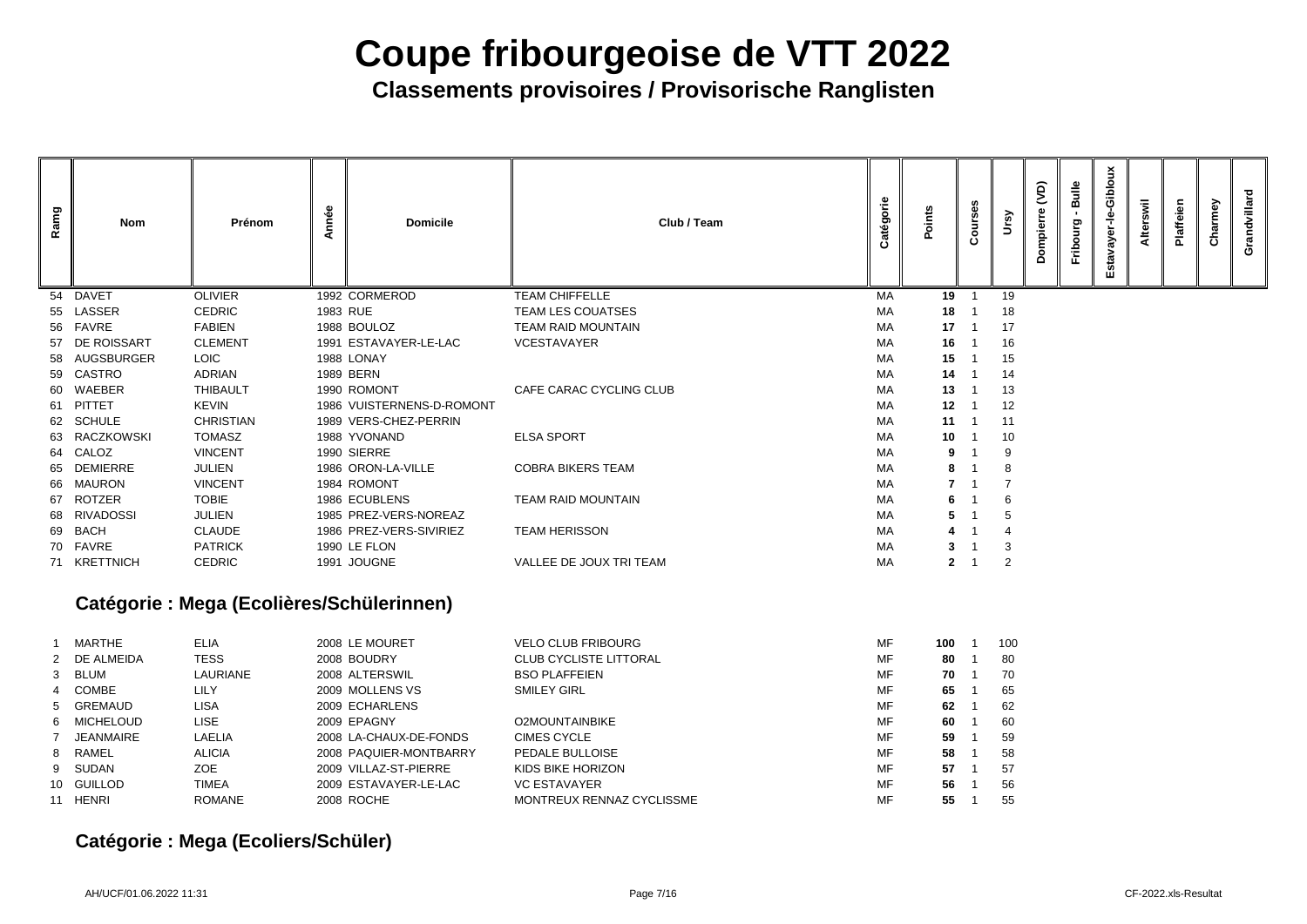## **Classements provisoires / Provisorische Ranglisten**

| Ramg | Nom                          | Prénom                          | Année     | <b>Domicile</b>                          | Club / Team                               | atégorie  | Points               | $\circ$<br>Õ |          | $\overline{Q}$<br>mpie | Bulle<br>Fribourg | Gibloux<br>ayer-le<br><b>Estav</b> | Alterswil | Plaffeien | Charmey | Grandvillard |
|------|------------------------------|---------------------------------|-----------|------------------------------------------|-------------------------------------------|-----------|----------------------|--------------|----------|------------------------|-------------------|------------------------------------|-----------|-----------|---------|--------------|
|      |                              |                                 |           |                                          |                                           |           |                      |              |          |                        |                   |                                    |           |           |         |              |
|      | <b>BERTHOUD</b><br>2 NEUHAUS | <b>YANIS</b>                    |           | 2009 CHATEL-ST-DENIS<br>2008 RECHTHALTEN | <b>CYCLOMANIS</b><br><b>BSO PLAFFEIEN</b> | MG        | $100$ 1              |              | 100      |                        |                   |                                    |           |           |         |              |
| 3    | <b>CAPELLI</b>               | <b>LORIS</b><br><b>DIEGO</b>    |           | 2008 ROCHE VD                            | <b>VELO CLUB MONTREUX-RENNAZ</b>          | MG<br>MG  | 80 1<br>$70 \quad 1$ |              | 80<br>70 |                        |                   |                                    |           |           |         |              |
|      | <b>BRUGGER</b>               | <b>COLIN</b>                    |           | 2008 FRIBOURG                            | PEDALE BULLOISE                           | MG        | 65                   |              | 65       |                        |                   |                                    |           |           |         |              |
| 5.   | <b>PROGIN</b>                | <b>AARON</b>                    |           | 2009 VUADENS                             | TEAM MENOUD-BIKE / CYCLOMANIACS VEVEYSE   | MG        | 62                   |              | 62       |                        |                   |                                    |           |           |         |              |
| 6    | <b>BREITLER</b>              | <b>FELIX</b>                    |           | 2009 L'AUBERSON                          | <b>VTT BALCON DU JURA</b>                 | MG        | 60                   | -1           | 60       |                        |                   |                                    |           |           |         |              |
|      | KULLMANN                     | <b>RYAN</b>                     |           | 2008 LA-CHAUX-DE-FONDS                   | <b>CIMES CYCLE</b>                        | MG        | 59                   |              | 59       |                        |                   |                                    |           |           |         |              |
| 8    | <b>FLURY</b>                 | <b>NICK</b>                     |           | <b>2008 ARCH</b>                         | TEAM FLURYTOOLS-VELOART.CH                | MG        | 58                   |              | 58       |                        |                   |                                    |           |           |         |              |
|      | SERMONDADE                   | <b>TOM</b>                      |           | <b>2008 NYON</b>                         |                                           | MG        | 57                   |              | 57       |                        |                   |                                    |           |           |         |              |
|      | 10 MEYER                     | <b>MARK</b>                     |           | 2009 RIAZ                                | PEDALE BULLOISE                           | MG        | 56                   |              | 56       |                        |                   |                                    |           |           |         |              |
|      | 11 HANGGELI                  | <b>MILO</b>                     | 2008 1544 |                                          | <b>CYCLES TESAG UVEX</b>                  | MG        | 55                   |              | 55       |                        |                   |                                    |           |           |         |              |
|      | 12 CYVOCT                    | <b>MATHIEU</b>                  |           | 2009 CUDREFIN                            |                                           | MG        | 54                   |              | 54       |                        |                   |                                    |           |           |         |              |
|      | 13 MURY                      | <b>NATHAN</b>                   |           | 2008 BURTIGNY                            | <b>VC NYON</b>                            | MG        | 53                   |              | 53       |                        |                   |                                    |           |           |         |              |
|      | 14 CRETEGNY                  | <b>FRANK</b>                    |           | 2008 ROSSINIERE                          | <b>VELO CLUB PAYS-D'ENHAUT</b>            | <b>MG</b> | 52                   |              | 52       |                        |                   |                                    |           |           |         |              |
|      | 15 MERLI                     | <b>NOAH</b>                     |           | 2009 YVORNE                              |                                           | MG        | 51                   |              | 51       |                        |                   |                                    |           |           |         |              |
|      | 16 TRUAN                     | <b>HARRY</b>                    |           | 2008 VALLORBE                            | <b>VELO CLUB ECHALLENS</b>                | <b>MG</b> | 50                   |              | 50       |                        |                   |                                    |           |           |         |              |
|      | 17 LIECHTI                   | <b>LARS</b>                     |           | 2009 OBERDIESSBACH                       | <b>RSC AARETAL MUNSINGEN</b>              | MG        | 49                   |              | 49       |                        |                   |                                    |           |           |         |              |
|      | 18 SCHERTENLEIB              | <b>THOMAS</b>                   |           | 2009 CHARDONNAY/MONTAUBION VC ECHALLENS  |                                           | MG        | 48                   |              | 48       |                        |                   |                                    |           |           |         |              |
|      | 19 BOVET                     | <b>ARNO</b>                     |           | 2009 ST-CIERGES                          | <b>VC ECHALLENS</b>                       | MG        | 47                   |              | 47       |                        |                   |                                    |           |           |         |              |
|      | 20 GIANINI RIMA              | <b>LUKAS</b>                    |           | 2008 PREZ-VERS-SIVIRIEZ                  | <b>BIKE TRAIL ASSOCIATION</b>             | <b>MG</b> | 46                   |              | 46       |                        |                   |                                    |           |           |         |              |
|      | 21 HUGUENOT                  | <b>ROBIN</b>                    |           | 2009 SOMMENTIERS                         |                                           | MG        | 45                   |              | 45       |                        |                   |                                    |           |           |         |              |
|      | 22 GIRARD                    | <b>QUENTIN</b>                  |           | 2008 BALLAIGUES                          | <b>VELO CLUB VALLORBE</b>                 | MG        | 44                   |              | 44       |                        |                   |                                    |           |           |         |              |
|      | 23 VALLONTON                 | <b>SAMUEL</b>                   |           | 2009 MONTANA                             | <b>BIKE EVASION CUBE</b>                  | MG.       | 43                   | -1           | 43       |                        |                   |                                    |           |           |         |              |
|      |                              | Catégorio : Mossiquire / Herron |           |                                          |                                           |           |                      |              |          |                        |                   |                                    |           |           |         |              |

### **Catégorie : Messieurs / Herren**

| <b>GARNIER</b> | LEO              | 2002 GRANDSON          | <b>TEAM PROF RAIFFEISEN CCL</b>             | <b>MM</b> | 100 | 10 <sub>C</sub> |
|----------------|------------------|------------------------|---------------------------------------------|-----------|-----|-----------------|
| 2 TREVISANI    | <b>SANDRO</b>    | 1996 LA-TOUR-DE-TREME  | ZETA CYCLING CLUB / LA BICYCLETTERIE        | <b>MM</b> | 80  | 80              |
| 3 VUILLIOMENET | <b>JULIEN</b>    | 2003 SAVAGNIER         | TEAM PROF RAIFFEISEN CLUB CYCLISTE LITTORAL | <b>MM</b> | 70  | 70              |
| 4 BARBARIN     | <b>MAXIME</b>    | 1998 AMBERIEU EN BUGEY | <b>VCA ANJOS KTM</b>                        | МM        | 65  | 65              |
| 5 KERSUZAN     | <b>PIERRICK</b>  | 1995 THOLLON           | <b>VTT GAVOT</b>                            | МM        | 62  | 62              |
| 6 HALDIMANN    | <b>GUILLAUME</b> | 2002 PERROY            | <b>VELO CLUB ECHALLENS</b>                  | <b>MM</b> | 60  | 60              |
| CHALLAMEL      | <b>ROBIN</b>     | <b>2002 PASSY</b>      | <b>VTT PAYS DE GAVOT</b>                    | <b>MM</b> | 59  | 59              |
| 8 GREMION      | <b>FABIEN</b>    | 1994 LA-TOUR DE TREME  | <b>O2 MOUNTAIN BIKE</b>                     | МM        | 58  | 58              |

| 100 | 1 | 100 |
|-----|---|-----|
| 80  | 1 | 80  |
| 70  | 1 | 70  |
| 65  | 1 | 65  |
| 62  | 1 | 62  |
| 60  | 1 | 60  |
| 59  | 1 | 59  |
| 58  | 1 | 58  |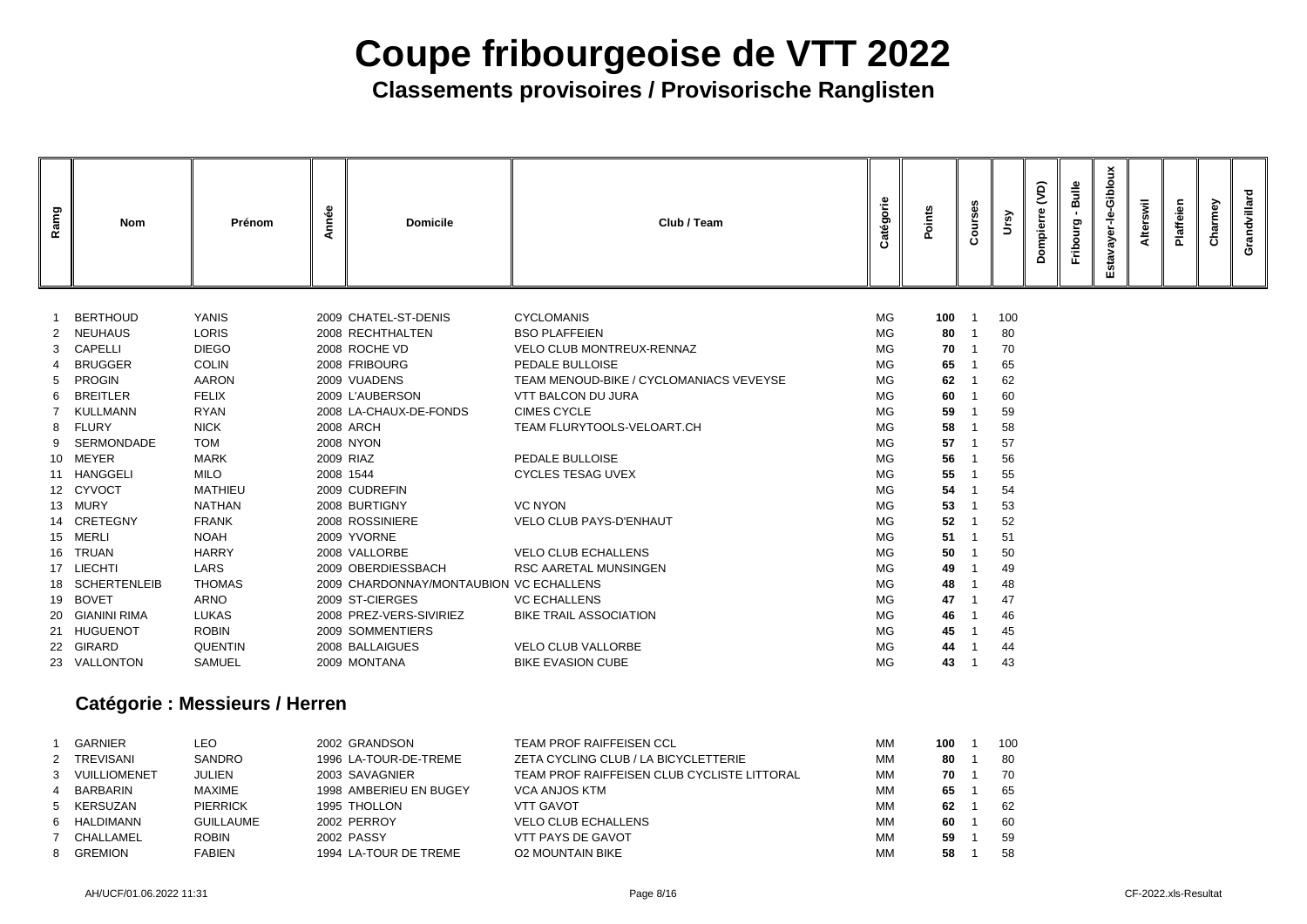**Classements provisoires / Provisorische Ranglisten**

| Ramg | <b>Nom</b>    | Prénom            | Année    | <b>Domicile</b>        | Club / Team                     | Catégorie | <b>Points</b> | Courses | Ursy | (dV)<br>ompierre<br>Ă | Bulle<br>$\blacksquare$<br>Fribourg | Estavayer-le-Gibloux | Alterswil | Plaffeien | Charmey | Grandvillard |
|------|---------------|-------------------|----------|------------------------|---------------------------------|-----------|---------------|---------|------|-----------------------|-------------------------------------|----------------------|-----------|-----------|---------|--------------|
| 9    | <b>BLANC</b>  | <b>LOIC</b>       |          | 1997 LE LOCLE          | <b>CIMES CYCLE</b>              | MM        | $57$ 1        |         | 57   |                       |                                     |                      |           |           |         |              |
|      | 10 BARBEN     | <b>LUCA</b>       |          | 2003 LA-CHAUX-DE-FONDS | <b>TEAM PROF RAIFFEISEN CCL</b> | МM        | 56            |         | 56   |                       |                                     |                      |           |           |         |              |
|      | 11 CHIFFELLE  | <b>NATHAN</b>     |          | 1999 LIGNIERES         | <b>TEAM CHIFFELLE</b>           | MM        | 55            |         | 55   |                       |                                     |                      |           |           |         |              |
|      | 12 GIRARD     | <b>PAUL</b>       |          | 1993 VAUMARCUS         |                                 | MM        | 54            |         | 54   |                       |                                     |                      |           |           |         |              |
|      | 13 ALLET      | <b>CHRISTOPHE</b> |          | 2003 AVULLY            | <b>VC LANCY</b>                 | МM        | 53            |         | 53   |                       |                                     |                      |           |           |         |              |
|      | 14 HUMAIR     | <b>VALENTIN</b>   |          | 2003 LES GENEVEZ       | TEAM HUMARD VELO PASSION CHAZAL | МM        | 52            |         | 52   |                       |                                     |                      |           |           |         |              |
|      | 15 JEANFAVRE  | <b>SEBASTIEN</b>  |          | 1997 CUGY (VD)         |                                 | MM        | 51            |         | 51   |                       |                                     |                      |           |           |         |              |
|      | 16 GUERRY     | <b>PIERRE</b>     |          | 2003 ST-AUBIN          | <b>TEAM CYCLES TESAG-UVEX</b>   | MM        | 50            |         | 50   |                       |                                     |                      |           |           |         |              |
|      | 17 ANDREY     | <b>NICK</b>       |          | 1997 PLASSELB          | <b>BSO MAHU BIKE TEAM</b>       | МM        | 50            |         | 50   |                       |                                     |                      |           |           |         |              |
|      | 18 AYMON      | <b>MAEL</b>       |          | 2000 COFFRANE          |                                 | MM        | 49            |         | 49   |                       |                                     |                      |           |           |         |              |
| 19   | <b>WYRSCH</b> | <b>MAXIME</b>     |          | 1999 COLOMBIER         | <b>ANCO</b>                     | MM        | 48            |         | 48   |                       |                                     |                      |           |           |         |              |
|      | 20 BURNET     | <b>GUILLAUME</b>  |          | 1998 VACHERESSE        | <b>BURNS</b>                    | МM        | 47            |         | 47   |                       |                                     |                      |           |           |         |              |
|      | 21 SAVARY     | <b>TOM</b>        |          | 2003 VERS-CHEZ-PERRIN  |                                 | МM        | 46            |         | 46   |                       |                                     |                      |           |           |         |              |
|      | 22 PERRENOUD  | <b>FABIEN</b>     |          | 1999 LE CRET           | LA PB                           | MM        | 45            |         | 45   |                       |                                     |                      |           |           |         |              |
| 23   | ZANETTI       | <b>LOIC</b>       |          | 1994 FARVAGNY          | <b>TEAM CHIFFELLE</b>           | MM        | 44            |         | 44   |                       |                                     |                      |           |           |         |              |
|      | 24 ROSSIER    | <b>MARC</b>       |          | 1993 CUGY (FR)         |                                 | МM        | 43            |         | 43   |                       |                                     |                      |           |           |         |              |
|      | 25 PRELAZ     | <b>FLORIAN</b>    | 1994 RUE |                        | TEAM TESAG UVEX                 | MM        | 42            |         | 42   |                       |                                     |                      |           |           |         |              |
|      | 26 ROLLE      | <b>JEROME</b>     |          | <b>1997 URSY</b>       |                                 | MM        | 41            |         | 41   |                       |                                     |                      |           |           |         |              |
|      | 27 ROLLE      | <b>SEBASTIEN</b>  |          | <b>1994 URSY</b>       |                                 | МM        | 40            |         | 40   |                       |                                     |                      |           |           |         |              |
|      | 28 GUERRY     | <b>EMILIEN</b>    |          | 2000 ST-AUBIN          | <b>TRICLUB ESTA BROYE</b>       | MM        | 40            |         | 40   |                       |                                     |                      |           |           |         |              |
|      | 29 KOEHLI     | <b>DAN</b>        |          | 2002 SAINT-PREX        |                                 | MM        | 39            |         | 39   |                       |                                     |                      |           |           |         |              |
|      | 30 ESPAÑOL    | <b>ANTONIO</b>    |          | 1993 BERN              |                                 | МM        | 38            |         | 38   |                       |                                     |                      |           |           |         |              |
|      |               |                   |          |                        |                                 |           |               |         |      |                       |                                     |                      |           |           |         |              |

### **Catégorie : Rock (Filles/Mädchen)**

|    | <b>BREITLER</b> | LENA          | 2011 L'AUBERSON        | <b>VTT BALCON DU JURA</b>  | <b>RF</b> | 100 | 10 <sub>C</sub> |
|----|-----------------|---------------|------------------------|----------------------------|-----------|-----|-----------------|
|    | 2 LOVEY         | <b>KELIA</b>  | 2010 VALLORBE          | <b>VELO CLUB ECHALLENS</b> | <b>RF</b> | 80  | 80              |
|    | 3 MARTHE        | LEONIE        | 2010 LE MOURET         | <b>VELO CLUB FRIBOURG</b>  | <b>RF</b> | 70  | 70              |
|    | 4 LAMBERCIER    | <b>CHLOE</b>  | 2011 CHEZARD-ST-MARTIN |                            | <b>RF</b> | 65  | 65              |
|    | 5 MULLER        | <b>MARIE</b>  | 2010 CHARMEY (GRUYERE) | PEDALE BULLOISE            | <b>RF</b> | 62  | 62              |
|    | 6 SAHLI         | <b>ELSA</b>   | 2010 VILLARS BURQUIN   | BALCON DU JURA<br>VTT      | <b>RF</b> | 60  | 60              |
|    | 7 NGUYEN        | SARAH         | 2010 LA-CHAUX-DE-FONDS | <b>CIMES CYCLE</b>         | <b>RF</b> | 59  | 59              |
|    | 8 SCHUBERT      | ELLA          | 2010 SCHWARZSEE        | <b>BSO PLAFFEIEN</b>       | <b>RF</b> | 58  | 58              |
|    | 9 CHARRIERE     | <b>MELINE</b> | 2010 CHARMEY (GRUYERE) | PEDALES BULLOISE           | <b>RF</b> | 57  | 57              |
| 10 | <b>BRUGGER</b>  | <b>LOISE</b>  | 2011 ALTERSWIL         | <b>BSO</b>                 | <b>RF</b> | 56  | 56              |
| 11 | <b>OBERSON</b>  | AMELIE        | 2010 HEITENRIED        | THOEMUS FACTORY TEAM       | <b>RF</b> | 55  | 55              |

| 100 | 1 | 100 |
|-----|---|-----|
| 80  | 1 | 80  |
| 70  | 1 | 70  |
| 65  | 1 | 65  |
| 62  | 1 | 62  |
| 60  | 1 | 60  |
| 59  | 1 | 59  |
| 58  | 1 | 58  |
| 57  | 1 | 57  |
| 56  | 1 | 56  |
| 55  | 1 | 55  |
|     |   |     |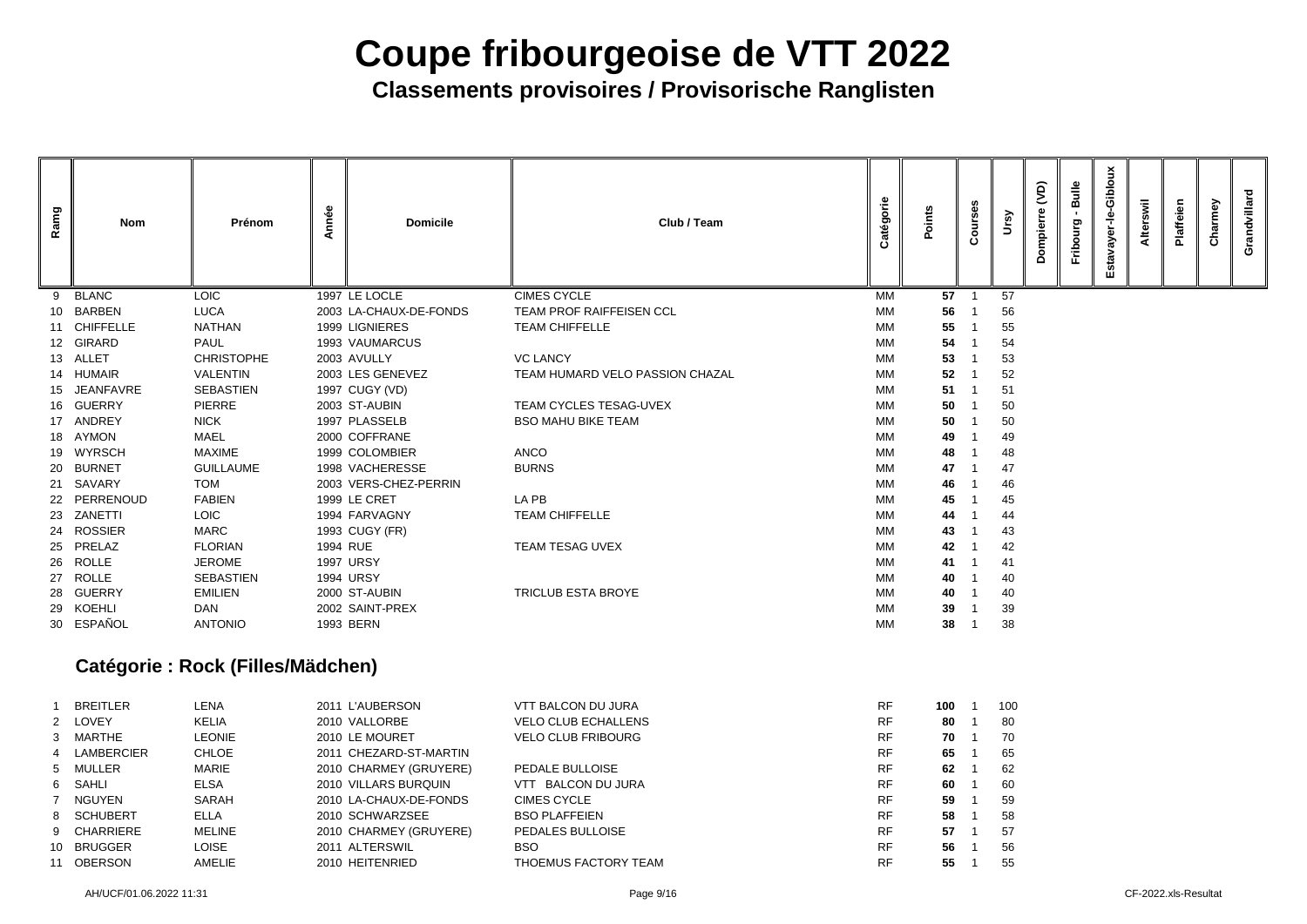**Classements provisoires / Provisorische Ranglisten**

| Ρg | <b>Nom</b>  | Prénom         | Φ<br>۰Φ | <b>Domicile</b>        | Club / Team                | .உ<br>Ō<br>⊷ |    | ↗  | ô<br>Φ<br>$\mathbf{\omega}$<br>idui.<br>$\circ$<br>$\Omega$ | $\frac{1}{2}$<br>ರಾ<br>≘<br>岀 | <u>ۃ</u> | $=$<br>L€ | Φ<br>Φ<br><u>_ო</u><br>$\Omega$ | බ<br>ω<br>ō | O |
|----|-------------|----------------|---------|------------------------|----------------------------|--------------|----|----|-------------------------------------------------------------|-------------------------------|----------|-----------|---------------------------------|-------------|---|
|    | 12 MULLER   | <b>FANNY</b>   |         | 2011 CHARMEY (GRUYERE) | PEDALE BULLOISE            | <b>RF</b>    | 54 | 54 |                                                             |                               |          |           |                                 |             |   |
|    | 13 GUISOLAN | <b>DELINDA</b> |         | 2010 NOREAZ            |                            | <b>RF</b>    | 53 | 53 |                                                             |                               |          |           |                                 |             |   |
|    | 14 TRUAN    | <b>TIMEA</b>   |         | 2011 VALLORBE          | <b>VELO CLUB ECHALLENS</b> | <b>RF</b>    | 52 | 52 |                                                             |                               |          |           |                                 |             |   |
|    | 15 JAQUES   | <b>LEONIE</b>  |         | 2010 BALLAIGUES        | <b>VELO CLUB VALLORBE</b>  | RF           | 51 | 51 |                                                             |                               |          |           |                                 |             |   |
|    | 16 RUFFIEUX | <b>JADE</b>    |         | 2011 ROMONT (FR)       | <b>TEAM CHIFFELLE</b>      | <b>RF</b>    | 50 | 50 |                                                             |                               |          |           |                                 |             |   |
|    | 17 CASTELLA | <b>ELISE</b>   |         | 2010 SOMMENTIER        | KIDS BIKE HORIZON          | <b>RF</b>    | 49 | 49 |                                                             |                               |          |           |                                 |             |   |

### **Catégorie : Rock (Garçons/Knaben)**

|                       | <b>FAVRE</b>      | <b>AUBIN</b>   | 2010 PRINGY               | O <sub>2</sub> MTB         | <b>RG</b> | 100 | 1 | 10 <sub>C</sub> |
|-----------------------|-------------------|----------------|---------------------------|----------------------------|-----------|-----|---|-----------------|
| $\mathbf{2}^{\prime}$ | <b>NAPPIOT</b>    | <b>THEO</b>    | 2010 COLOMBIER            | <b>CCL PROF</b>            | <b>RG</b> | 80  |   | 80              |
| 3                     | <b>LAMBERCIER</b> | <b>BASTIEN</b> | 2010 CHEZARD-ST-MARTIN    |                            | <b>RG</b> | 70  |   | 70              |
| 4                     | <b>ZOBEL</b>      | <b>RAFAEL</b>  | <b>2010 BULLE</b>         | <b>PEDALE BULLOISE</b>     | <b>RG</b> | 65  |   | 65              |
| 5                     | <b>KALLIN</b>     | <b>CHARLES</b> | 2010 LA-CHAUX-DE-FONDS    | <b>CIMES CYCLE</b>         | <b>RG</b> | 62  |   | 62              |
| 6                     | <b>FRAGNIERE</b>  | <b>ZIAN</b>    | 2011 VEYSONNAZ            | <b>CYCLOPHILE SEDUNOIS</b> | <b>RG</b> | 60  |   | 60              |
| 7                     | PERRINJAQUET      | <b>SHAYAN</b>  | 2010 FONTAINEMELON        | <b>ZETA CYCLING CLUB</b>   | <b>RG</b> | 59  |   | 59              |
| 8                     | <b>REYNAUD</b>    | <b>SAMUEL</b>  | 2010 FRIBOURG             | PEDALE BULLOISE            | <b>RG</b> | 58  |   | 58              |
| 9                     | <b>BERSIER</b>    | <b>JULES</b>   | 2010 CUGY (FR)            |                            | <b>RG</b> | 57  |   | 57              |
| 10                    | <b>DI NINO</b>    | <b>MAEL</b>    | 2010 VAL-D'ILLIEZ         | <b>ILLIEZ BIKE</b>         | <b>RG</b> | 56  |   | 56              |
| 11                    | <b>MOLLIET</b>    | <b>ROMAIN</b>  | 2011 CHESSEL              | MONTERUX-RENNAZ CYCLISME   | <b>RG</b> | 55  |   | 55              |
| 12 <sup>°</sup>       | <b>GALLEY</b>     | <b>CYRIL</b>   | 2010 MARNAND              | AC BROYE / PRO CYCLES      | <b>RG</b> | 54  |   | 54              |
| 13                    | <b>DERVEY</b>     | <b>THEO</b>    | 2011 HAUTEVILLE           | PEDALE BULLOISE            | <b>RG</b> | 53  |   | 53              |
| 14                    | <b>FREY</b>       | <b>SEVAN</b>   | 2011 MONTAGNY-LES-MONTS   | <b>VELO-CLUB PAYERNE</b>   | <b>RG</b> | 52  |   | 52              |
| 15                    | <b>COURTIN</b>    | <b>ERWAN</b>   | 2010 GRANDVILLARD         |                            | <b>RG</b> | 51  |   | 51              |
| 16                    | <b>BRODARD</b>    | <b>THEO</b>    | 2010 NEYRUZ FR            | <b>VELO CLUB PAYERNE</b>   | <b>RG</b> | 50  |   | 50              |
| 17                    | <b>HENNINGER</b>  | <b>MATHIA</b>  | 2010 FORMANGUEIRES        |                            | <b>RG</b> | 49  |   | 49              |
| 18                    | <b>JUNGO</b>      | <b>NILS</b>    | 2011 SCHMITTEN FR         |                            | <b>RG</b> | 48  |   | 48              |
| 19                    | <b>NGUYEN</b>     | <b>MARIUS</b>  | 2011 LA-CHAUX-DE-FONDS    | <b>CIMES CYCLES</b>        | <b>RG</b> | 47  |   | 47              |
| 20                    | <b>SAHLI</b>      | <b>HUGO</b>    | 2011 VILLARS BURQUIN      | <b>VTT BALCON DU JURA</b>  | <b>RG</b> | 46  |   | 46              |
| 21                    | <b>RION</b>       | <b>JEREMY</b>  | 2011 VUISTERNENS-D-ROMONT |                            | <b>RG</b> | 45  |   | 45              |
| 22                    | <b>MAGNIN</b>     | <b>ELIOT</b>   | 2011 LA-ROCHE FR          | <b>O2 MOUNTAIN BIKE</b>    | <b>RG</b> | 44  |   | 44              |
| 23                    | <b>FRAINIER</b>   | <b>AXEL</b>    | 2010 LA-CHAUX-DE-FONDS    | <b>CIMES CYCLE</b>         | <b>RG</b> | 43  |   | 43              |
| 24                    | <b>DROUX</b>      | <b>MANUEL</b>  | 2011 CHARMEY (GRUYERE)    |                            | <b>RG</b> | 42  |   | 42              |
| 25                    | <b>PASQUIER</b>   | <b>ROBIN</b>   | 2011 VUADENS              | <b>O2 MOUNTAIN BIKE</b>    | <b>RG</b> | 41  |   | 41              |
| 26                    | <b>MOREL</b>      | <b>LUCA</b>    | 2011 BULLE 1              |                            | <b>RG</b> | 40  |   | 40              |
| 27                    | <b>JOLIAT</b>     | <b>REMY</b>    | <b>2010 BULLE</b>         | PEDALE BULLOISE            | <b>RG</b> | 39  |   | 39              |
|                       |                   |                |                           |                            |           |     |   |                 |

| 100 | 1 | 100 |
|-----|---|-----|
| 80  | 1 | 80  |
| 70  | 1 | 70  |
| 65  | 1 | 65  |
| 62  | 1 | 62  |
| 60  | 1 | 60  |
| 59  | 1 | 59  |
| 58  | 1 | 58  |
| 57  | 1 | 57  |
| 56  | 1 | 56  |
| 55  | 1 | 55  |
| 54  | 1 | 54  |
| 53  | 1 | 53  |
| 52  | 1 | 52  |
| 51  | 1 | 51  |
| 50  | 1 | 50  |
| 49  | 1 | 49  |
| 48  | 1 | 48  |
| 47  | 1 | 47  |
| 46  | 1 | 46  |
| 45  | 1 | 45  |
| 44  | 1 | 44  |
| 43  | 1 | 43  |
| 42  | 1 | 42  |
| 41  | 1 | 41  |
| 40  | 1 | 40  |
| 39  | 1 | 39  |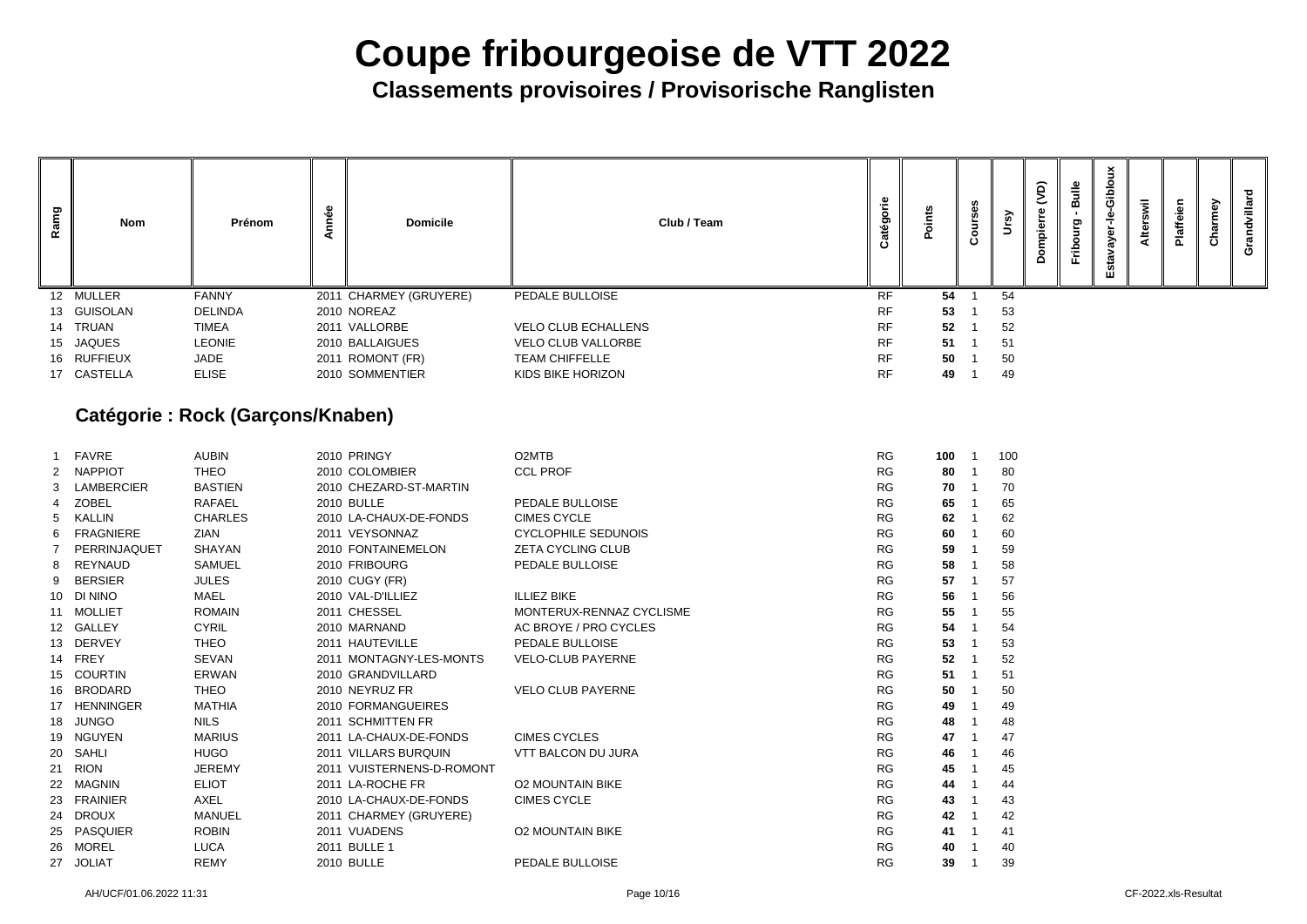**Classements provisoires / Provisorische Ranglisten**

| Ramg | <b>Nom</b>                       | Prénom           | nnée | <b>Domicile</b>        | Club / Team                | égor      | Points          | $\circ$<br>$\mathbf c$ | $\mathbf{S}$ | $\widehat{\mathsf{d}}$<br>mpier<br>o | <b>Bulle</b><br>Fribourg | ciblou<br>؋<br>ត<br>δŠ<br>ឆ្ន<br><b>SC</b><br>ш | swil<br>Alter | Plaffeien | Charmey | Grandvillard |
|------|----------------------------------|------------------|------|------------------------|----------------------------|-----------|-----------------|------------------------|--------------|--------------------------------------|--------------------------|-------------------------------------------------|---------------|-----------|---------|--------------|
|      | 28 TRUAN                         | <b>SAMUEL</b>    |      | 2011 VALLORBE          | <b>VELO CLUB ECHALLENS</b> | <b>RG</b> | 38              |                        | 38           |                                      |                          |                                                 |               |           |         |              |
|      | 29 BONGARD                       | MIKAEL           |      | 2010 RIAZ              | PEDALE BULLOISE            | <b>RG</b> | 37              |                        | 37           |                                      |                          |                                                 |               |           |         |              |
|      | 30 VEZ                           | <b>BENJAMIN</b>  |      | 2010 DELLEY-PORTALBAN  | <b>VELO CLUB ESTAVAYER</b> | <b>RG</b> | 36              |                        | 36           |                                      |                          |                                                 |               |           |         |              |
|      | 31 DOUGOUD                       | <b>JASON</b>     |      | <b>2010 URSY</b>       |                            | <b>RG</b> | 35              |                        | 35           |                                      |                          |                                                 |               |           |         |              |
|      | 32 DEMIERRE                      | <b>ETIENNE</b>   |      | 2011 LA-TOUR-DE-TREME  | <b>O2 MOUNTAIN BIKE</b>    | <b>RG</b> | 34              |                        | 34           |                                      |                          |                                                 |               |           |         |              |
|      | 33 BOSSON                        | <b>STIUE</b>     |      | 2010 VUARMARENS        |                            | <b>RG</b> | 33              |                        | 33           |                                      |                          |                                                 |               |           |         |              |
|      | 34 BOSSON                        | ARNAUD           |      | 2011 MORLENS           | <b>AUCUN</b>               | <b>RG</b> | 32 <sub>2</sub> |                        | 32           |                                      |                          |                                                 |               |           |         |              |
|      | 35 MULLER                        | <b>ANTOINE</b>   |      | 2011 CHARMEY (GRUYERE) | PEDALE BULLOISE            | <b>RG</b> | 31              |                        | 31           |                                      |                          |                                                 |               |           |         |              |
|      | 36 MAGNIN                        | <b>FLORENT</b>   |      | 2011 URSY              |                            | <b>RG</b> | 30              |                        | 30           |                                      |                          |                                                 |               |           |         |              |
|      | 37 VAUCHER                       | <b>GUILLAUME</b> |      | 2011 URSY              |                            | <b>RG</b> | 29              |                        | 29           |                                      |                          |                                                 |               |           |         |              |
|      | 38 BORCARD                       | <b>ELIO</b>      |      | 2011 BETTENS           |                            | <b>RG</b> | 28              |                        | 28           |                                      |                          |                                                 |               |           |         |              |
|      | 39 JEANMAIRE                     | MAEL             |      | 2010 LA-CHAUX-DE-FONDS | CIMES-CYCLE                | <b>RG</b> | 27              |                        | 27           |                                      |                          |                                                 |               |           |         |              |
|      | Cottonario - Contona I Contonare |                  |      |                        |                            |           |                 |                        |              |                                      |                          |                                                 |               |           |         |              |

### **Catégorie : Seniors / Senioren**

|                 | <b>DANIEL</b>        | <b>CHRISTOPHE</b> | 1973 MARSENS              | <b>TEAM CHIFFELLE</b>              | <b>SE</b> | 100 | 10 <sub>C</sub> |
|-----------------|----------------------|-------------------|---------------------------|------------------------------------|-----------|-----|-----------------|
| 2               | <b>ANDRES</b>        | <b>PETER</b>      | 1977 UTTIGEN              |                                    | <b>SE</b> | 80  | -80             |
| 3               | SCHMUTZ              | <b>JEROME</b>     | <b>1978 URSY</b>          | <b>TEAM CHIFFELLE</b>              | <b>SE</b> | 70  | 70              |
| 4               | <b>FLURY</b>         | <b>MATTHIAS</b>   | <b>1978 ARCH</b>          | TEAM FLURYTOOLS-VELOART.CH         | <b>SE</b> | 65  | 65              |
| 5.              | <b>OCHSNER</b>       | <b>ANDREAS</b>    | 1975 BASEL                | <b>TEAM-LEWA</b>                   | <b>SE</b> | 62  | 62              |
| 6.              | <b>DA CUNHA</b>      | <b>LUIS</b>       | 1980 GLAND                | <b>LEMAN RACING CLUB</b>           | <b>SE</b> | 60  | 60              |
|                 | <b>LEISER</b>        | <b>JURG</b>       | 1978 FROIDEVILLE          | <b>C'T'EQUIPE</b>                  | <b>SE</b> | 59  | 59              |
| 8               | <b>MAGNIN</b>        | <b>ERIC</b>       | 1980 LA-ROCHE             | <b>O2 MOUNTAIN BIKE</b>            | <b>SE</b> | 58  | 58              |
| 9               | <b>BRANDENBERGER</b> | <b>FREDERIC</b>   | 1977 CORBIERES            | CYCLES PACHE/VCCMORTEAU-MONTBENOIT | <b>SE</b> | 57  | 57              |
| 10              | <b>DONATUCCI</b>     | <b>VALENTINO</b>  | 1975 BIEL/BIENNE          |                                    | <b>SE</b> | 56  | 56              |
| 11              | AMSTUTZ              | <b>YVES</b>       | 1974 NEUCHATEL            |                                    | <b>SE</b> | 55  | 55              |
|                 | 12 JAGGI             | <b>JOHANN</b>     | 1979 MONTAGNY-LA-VILLE    |                                    | <b>SE</b> | 54  | 54              |
| 13              | <b>TRUAN</b>         | <b>STEPHANE</b>   | 1974 VALLORBE             | <b>VAL'BIKES</b>                   | <b>SE</b> | 53  | 53              |
|                 | 14 PICOTO            | <b>SERGIO</b>     | 1977 LAUSANNE             | <b>BIKE FRINDS TEAM</b>            | <b>SE</b> | 52  | 52              |
| 15 <sub>1</sub> | <b>JACCARD</b>       | <b>LILIAN</b>     | <b>1976 EPAUTHEYRES</b>   | <b>VC ECHALLENS</b>                | <b>SE</b> | 51  | 51              |
| 16              | <b>CHAVAILLAZ</b>    | <b>HONORE</b>     | 1978 SOMMENTIER           | <b>TEAM CHIFFELLE</b>              | <b>SE</b> | 50  | 50              |
| 17              | <b>PERRIN</b>        | <b>DAMIAN</b>     | 1981 BERN                 | RC STEFFISBURG/FREE MOUNTAIN-SCOTT | <b>SE</b> | 50  | 50              |
| 18              | <b>JEANMAIRE</b>     | <b>DAVID</b>      | 1981 LA-CHAUX DE FONDS    |                                    | <b>SE</b> | 49  | 49              |
| 19              | SAVARY               | <b>SEBASTIEN</b>  | 1975 VERS-CHEZ-PERRIN     | <b>DANI VTT CANYON</b>             | <b>SE</b> | 48  | 48              |
| 20              | <b>ULDRY</b>         | <b>MARC</b>       | 1975 CHATEL-ST-DENIS      | <b>TRIVIERA</b>                    | <b>SE</b> | 47  | 47              |
| 21              | <b>RION</b>          | <b>JULIEN</b>     | 1981 VUISTERNENS-D-ROMONT |                                    | <b>SE</b> | 46  | 46              |
|                 |                      |                   |                           |                                    |           |     |                 |

| 100 | 1 | 100 |
|-----|---|-----|
| 80  | 1 | 80  |
| 70  | 1 | 70  |
| 65  | 1 | 65  |
| 62  | 1 | 62  |
| 60  | 1 | 60  |
| 59  | 1 | 59  |
| 58  | 1 | 58  |
| 57  | 1 | 57  |
| 56  | 1 | 56  |
| 55  | 1 | 55  |
| 54  | 1 | 54  |
| 53  | 1 | 53  |
| 52  | 1 | 52  |
| 51  | 1 | 51  |
| 50  | 1 | 50  |
| 50  | 1 | 50  |
| 49  | 1 | 49  |
| 48  | 1 | 48  |
| 47  | 1 | 47  |
| 46  | 1 | 46  |
|     |   |     |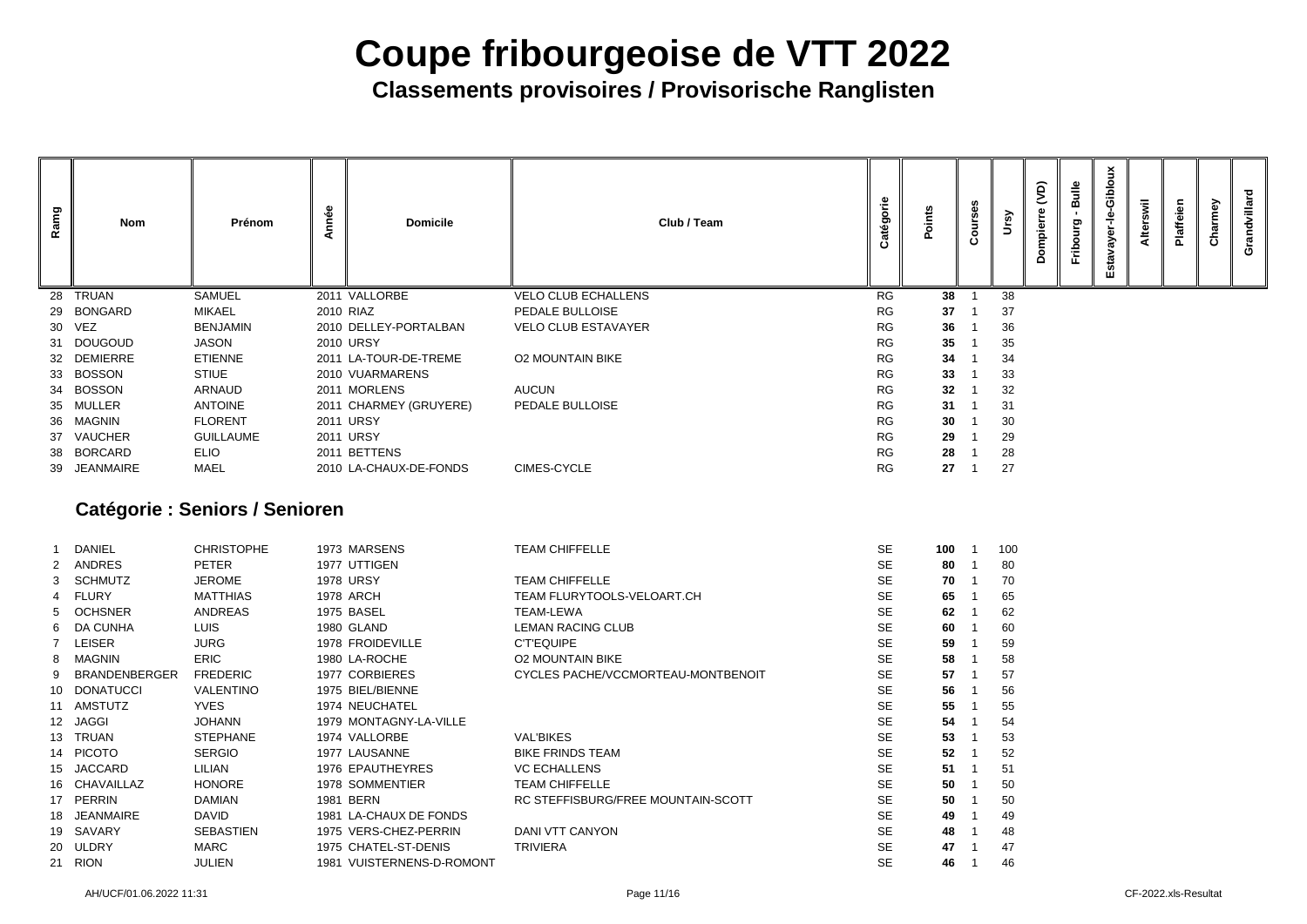| Ramg | <b>Nom</b>       | Prénom           | Année | <b>Domicile</b>           | Club / Team                   | atégorie  | Points          | $\circ$<br>ပ | ଟି | <b>QV</b> | Bulle<br>Fribourg | Gibloux<br>Φ<br>ے<br>ق<br>Esta | swil<br><b>Alter</b> | laffeien | Charmey | Grandvillard |
|------|------------------|------------------|-------|---------------------------|-------------------------------|-----------|-----------------|--------------|----|-----------|-------------------|--------------------------------|----------------------|----------|---------|--------------|
| 22   | <b>FONTAN</b>    | <b>MANUEL</b>    |       | 1974 MOUDON               | <b>VC BROYE</b>               | <b>SE</b> | 45              |              | 45 |           |                   |                                |                      |          |         |              |
| 23   | <b>JOLIQUIN</b>  | <b>FABRICE</b>   |       | 1973 COMBREMONT-GRAND     |                               | <b>SE</b> | 44              |              | 44 |           |                   |                                |                      |          |         |              |
| 24   | <b>BURKHARDT</b> | <b>PHILIPPE</b>  |       | 1974 VALEYRES-RANCES      | <b>PRO BIKE SERVICES</b>      | <b>SE</b> | 43              |              | 43 |           |                   |                                |                      |          |         |              |
| 25   | <b>DELMATTI</b>  | <b>JOEL</b>      |       | 1979 VEYTAUX              |                               | <b>SE</b> | 42              |              | 42 |           |                   |                                |                      |          |         |              |
| 26   | MARTINEZ         | <b>VICTOR</b>    |       | 1976 GENEVE               |                               | <b>SE</b> | 41              |              | 41 |           |                   |                                |                      |          |         |              |
| 27   | SUDAN            | <b>OLIVIER</b>   |       | 1980 VILLAZ-ST-PIERRE     |                               | <b>SE</b> | 40              |              | 40 |           |                   |                                |                      |          |         |              |
| 28   | <b>FASEL</b>     | <b>CYRILLE</b>   |       | 1981 VILLARS/GLANE        | <b>JAMES BARGE CLUB</b>       | <b>SE</b> | 40              |              | 40 |           |                   |                                |                      |          |         |              |
| 29   | <b>THEVOZ</b>    | <b>LUDOVIC</b>   |       | <b>1981 MISSY</b>         |                               | <b>SE</b> | 39              |              | 39 |           |                   |                                |                      |          |         |              |
| 30   | BAUMANN          | <b>DAMIEN</b>    |       | 1979 GRANGES-PACCOT       |                               | <b>SE</b> | 38              |              | 38 |           |                   |                                |                      |          |         |              |
|      | 31 CHARPILLOZ    | <b>SEBASTIEN</b> |       | 1975 BASSECOURT           | <b>VTT CLUB JURA</b>          | <b>SE</b> | 37              |              | 37 |           |                   |                                |                      |          |         |              |
| 32   | <b>RICHOZ</b>    | <b>SIMON</b>     |       | 1979 GIVISIEZ             |                               | <b>SE</b> | 36              |              | 36 |           |                   |                                |                      |          |         |              |
| 33   | <b>BIERI</b>     | <b>FREDERIC</b>  |       | 1981 VILLARBENEY          |                               | <b>SE</b> | 35              |              | 35 |           |                   |                                |                      |          |         |              |
| 34   | <b>DUBOIS</b>    | <b>GAEL</b>      |       | 1978 COUSSET              | LES MARDIS DECHAINES          | <b>SE</b> | 35              |              | 35 |           |                   |                                |                      |          |         |              |
| 35   | <b>BUSSARD</b>   | JEAN-CLAUDE      |       | 1977 ROMONT               |                               | <b>SE</b> | 34              |              | 34 |           |                   |                                |                      |          |         |              |
| 36   | PAGANI           | <b>VALENTIN</b>  |       | 1978 GRANGES-MARNAND      |                               | <b>SE</b> | 33              |              | 33 |           |                   |                                |                      |          |         |              |
| 37   | <b>OGUEY</b>     | <b>ALAIN</b>     |       | 1976 VILLARS-LE-TERROIR   |                               | <b>SE</b> | 32 <sub>2</sub> |              | 32 |           |                   |                                |                      |          |         |              |
| 38   | DELACOMBAZ       | <b>OLIVIER</b>   |       | 1974 SORENS               |                               | <b>SE</b> | 32              |              | 32 |           |                   |                                |                      |          |         |              |
| 39   | <b>MORARD</b>    | <b>SEBASTIEN</b> |       | 1980 VILLARS/GLANE        |                               | <b>SE</b> | 31              |              | 31 |           |                   |                                |                      |          |         |              |
| 40   | <b>BLANCHY</b>   | <b>MATHIEU</b>   |       | 1976 STE CROIX            | <b>VTT BALCON DU JURA</b>     | <b>SE</b> | 31              |              | 31 |           |                   |                                |                      |          |         |              |
| 41   | MIVELAZ          | ALEXANDRE        |       | 1978 1040                 | <b>VC ECHALLENS</b>           | <b>SE</b> | 30              |              | 30 |           |                   |                                |                      |          |         |              |
|      | 42 UBALDI        | <b>GIANLUCA</b>  |       | 1981 TERRITET             | MONTREUX RENNAZ CYCLISME      | <b>SE</b> | 30              |              | 30 |           |                   |                                |                      |          |         |              |
| 43   | <b>JUNOD</b>     | CEDRIC           |       | <b>1974 BULLE</b>         |                               | <b>SE</b> | 29              |              | 29 |           |                   |                                |                      |          |         |              |
|      | 44 RIME          | <b>BRUNO</b>     |       | 1978 VUADENS              | TEAM LES COUATSES ET TEYSALPI | <b>SE</b> | 29              |              | 29 |           |                   |                                |                      |          |         |              |
|      | 45 PASTORIS      | <b>FABIEN</b>    |       | 1982 STE-CROIX            | VTT BALCON DU JURA            | <b>SE</b> | 28              |              | 28 |           |                   |                                |                      |          |         |              |
|      | 46 RUTISHAUSER   | <b>CEDRIC</b>    |       | 1975 VUISTERNENS-D-ROMONT |                               | <b>SE</b> | 28              |              | 28 |           |                   |                                |                      |          |         |              |
|      | 47 KELLER        | <b>BRIAN</b>     |       | 1980 MISERIEZ             |                               | <b>SE</b> | 27              |              | 27 |           |                   |                                |                      |          |         |              |
| 48   | <b>BLANC</b>     | <b>SEVERIN</b>   |       | 1977 PROMASENS            | JORATCYCLE872                 | <b>SE</b> | 26              |              | 26 |           |                   |                                |                      |          |         |              |
|      | 49 ZUFFEREY      | <b>ERIC</b>      |       | 1976 FLANTHEY             | <b>CYCLOPHILE SEDUNOIS</b>    | <b>SE</b> | 25              |              | 25 |           |                   |                                |                      |          |         |              |
|      | 50 CHASSOT       | <b>EMMANUEL</b>  |       | 1975 VUISTERNENS-D-ROMONT | R-BIKE                        | <b>SE</b> | 24              |              | 24 |           |                   |                                |                      |          |         |              |
|      | 51 ELIE          | <b>NICOLAS</b>   |       | 1981 PRAZ/ARLY            | <b>MB RACE</b>                | <b>SE</b> | 23              |              | 23 |           |                   |                                |                      |          |         |              |
|      | 52 POLO          | <b>CHARLES</b>   |       | 1974 ROMANEL/LAUSANNE     | <b>ROMANEL BASKET</b>         | <b>SE</b> | 22              |              | 22 |           |                   |                                |                      |          |         |              |
|      | 53 POLO          | <b>FRANCOIS</b>  |       | 1976 ROMANEL/LAUSANNE     | <b>ROMANEL BASKET</b>         | <b>SE</b> | 21              |              | 21 |           |                   |                                |                      |          |         |              |
|      | 54 GENDRE        | <b>GREGORY</b>   |       | 1977 CUGY FR              | TEAM VC PAYERNE - PRO CYCLES  | <b>SE</b> | 20              |              | 20 |           |                   |                                |                      |          |         |              |
|      | 55 RUFFIEUX      | <b>MEHDI</b>     |       | 1978 ROMONT               | <b>TEAM CHIFFELLE</b>         | <b>SE</b> | 19              |              | 19 |           |                   |                                |                      |          |         |              |
|      | 56 LOZANO        | <b>DANIEL</b>    |       | 1976 CRESSIER             | <b>TEAM BIKE-SPIRIT</b>       | <b>SE</b> | 18              |              | 18 |           |                   |                                |                      |          |         |              |
|      | 57 GEIGER        | <b>GASTON</b>    |       | 1981 SION                 |                               | <b>SE</b> | 17              |              | 17 |           |                   |                                |                      |          |         |              |
|      | 58 ROSSIER       | <b>BENOIT</b>    |       | 1974 CUGY (FR)            | <b>CUGY BIKE</b>              | <b>SE</b> | 16              | - 1          | 16 |           |                   |                                |                      |          |         |              |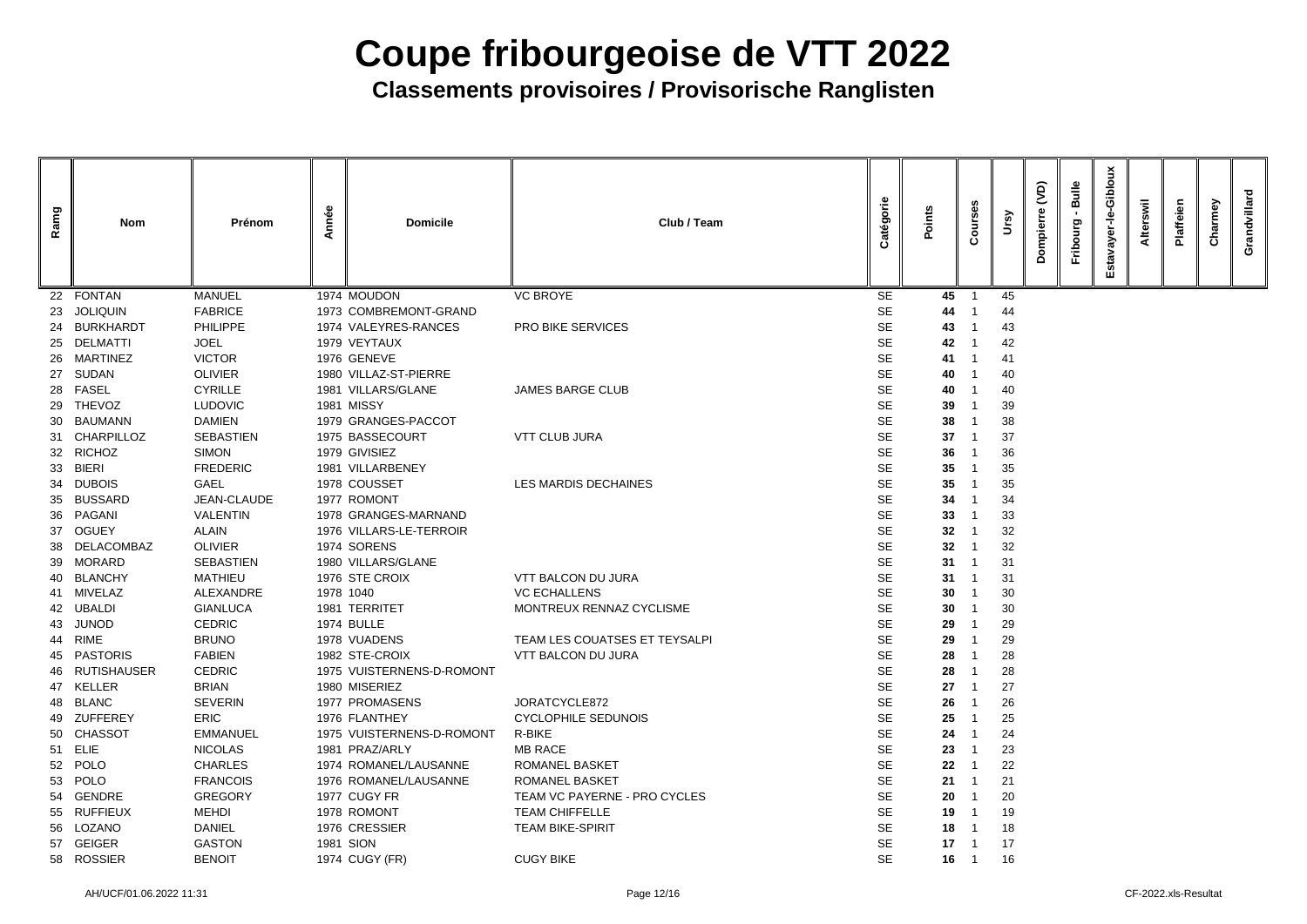**Classements provisoires / Provisorische Ranglisten**

| Ramg | Nom             | Prénom          | Année | <b>Domicile</b>           | Club / Team              | atégorie  | Points | ø,<br>bur<br>$\mathbf c$ | rsy             | (dv)<br>ompierr | <b>Bulle</b><br>Fribourg | Giblou<br>$\frac{\dot{\mathbf{p}}}{\mathbf{r}}$<br>$\overline{\mathbf{a}}$<br>Šξ<br>stav<br>ш | swil<br>Alter | Plaffeien | Charmey | Grandvillard |
|------|-----------------|-----------------|-------|---------------------------|--------------------------|-----------|--------|--------------------------|-----------------|-----------------|--------------------------|-----------------------------------------------------------------------------------------------|---------------|-----------|---------|--------------|
| 59   | <b>BURGENER</b> | <b>STEPHANE</b> |       | 1979 CHOEX                | <b>GX RACING</b>         | <b>SE</b> | 15     |                          | 15              |                 |                          |                                                                                               |               |           |         |              |
|      | 60 VUILLE       | <b>STEPHANE</b> |       | 1974 LA-COTE-AUX-FEES     | VTT BALCON DU JURA       | <b>SE</b> | 14     |                          | 14              |                 |                          |                                                                                               |               |           |         |              |
|      | 61 VIGNY        | <b>LILIAN</b>   |       | 1975 COLLOMBEY-MURAZ      | <b>TTT</b>               | <b>SE</b> | 13     |                          | 13              |                 |                          |                                                                                               |               |           |         |              |
|      | 62 MILLER       | ANDREW          |       | <b>1982 NYON</b>          | <b>VC NYON</b>           | <b>SE</b> | 12     |                          | 12              |                 |                          |                                                                                               |               |           |         |              |
|      | 63 BIFRARE      | <b>PHILIPPE</b> |       | 1982 LA-MAGNE             |                          | <b>SE</b> | 11     |                          | 11              |                 |                          |                                                                                               |               |           |         |              |
|      | 64 NICOLAS      | <b>GILBERT</b>  |       | 1976 RIAZ                 |                          | <b>SE</b> | 10     |                          | 10 <sup>°</sup> |                 |                          |                                                                                               |               |           |         |              |
|      | 65 QUERRY       | <b>YANNICK</b>  |       | 1974 BALLAIGUES           | ADRENALINES MOTO         | <b>SE</b> | 9      |                          |                 |                 |                          |                                                                                               |               |           |         |              |
|      | 66 MERLI        | <b>RAPHAEL</b>  |       | 1974 YVORNE               | MONTREUX-RENNAZ CYCLISME | <b>SE</b> |        |                          |                 |                 |                          |                                                                                               |               |           |         |              |
|      | 67 MAILLARD     | <b>OLIVIER</b>  |       | 1975 VILLARSEL-LE-GIBLOUX | TEAM MENOUD BIKE         | <b>SE</b> |        |                          |                 |                 |                          |                                                                                               |               |           |         |              |
|      | 68 BAUDOIS      | <b>MARC</b>     |       | <b>1980 URSY</b>          |                          | <b>SE</b> |        |                          |                 |                 |                          |                                                                                               |               |           |         |              |
|      | 69 KUHNI        | <b>UGO</b>      |       | 1973 LE LANDERON          |                          | <b>SE</b> |        |                          |                 |                 |                          |                                                                                               |               |           |         |              |
|      | 70 VESY         | <b>OLIVIER</b>  |       | 1974 ECHARLENS            | <b>TEAM HERISSON</b>     | <b>SE</b> |        |                          |                 |                 |                          |                                                                                               |               |           |         |              |
|      | 71 NORDMANN     | MANU            |       | 1975 CORBIERES            |                          | <b>SE</b> |        |                          |                 |                 |                          |                                                                                               |               |           |         |              |
|      | 72 JAQUES       | <b>NICOLAS</b>  |       | 1977 CHAPELLE (GLANE)     |                          | <b>SE</b> |        |                          |                 |                 |                          |                                                                                               |               |           |         |              |
|      | 73 SANTOS       | <b>ROBERTO</b>  |       | 1977 CHAVANNES-FORTS      | LESUSPENDU.CH            | <b>SE</b> |        |                          |                 |                 |                          |                                                                                               |               |           |         |              |
|      |                 |                 |       |                           |                          |           |        |                          |                 |                 |                          |                                                                                               |               |           |         |              |

### **Catégorie : Soft (Filles/Mädchen)**

| <b>FLACTION</b> | <b>NORA</b>   | 2014 JURIENS             |                           | <b>SF</b> | 100 | 10 <sub>C</sub> |
|-----------------|---------------|--------------------------|---------------------------|-----------|-----|-----------------|
| 2 PROGIN        | <b>THELMA</b> | 2015 VUADENS             | <b>PROGIN'S TEAM</b>      | <b>SF</b> | 80  | 80              |
| 3 SCHMUTZ       | <b>ELLA</b>   | <b>2014 URSY</b>         |                           | <b>SF</b> | 70  | 70              |
| 4 JUNGO         | <b>ANJA</b>   | 2015 SCHMITTEN (FR)      |                           | <b>SF</b> | 65  | 65              |
| 5 REY           | <b>SOFIA</b>  | 2015 1454                | <b>VTT BALCON DU JURA</b> | <b>SF</b> | 62  | 62              |
| 6 PANCHAUD      | <b>ROMANE</b> | <b>2015 URSY</b>         |                           | <b>SF</b> | 60  | 60              |
| 7 SUDAN         | <b>ALIZEE</b> | 2014 VILLAZ              |                           | <b>SF</b> | 59  | 59              |
| 8 GIOVANNONI    | <b>EMILIE</b> | <b>2014 URSY</b>         |                           | <b>SF</b> | 58  | 58              |
| 9 WICHT         | <b>ROBYN</b>  | 2015 ARCONCIEL (SCHWEIZ) | <b>VELO CLUB FRIBOURG</b> | <b>SF</b> | 57  | 57              |
| 10 BONGARD      | <b>OLIVIA</b> | 2014 RIAZ                |                           | <b>SF</b> | 56  | 56              |
| 11 PROGIN       | <b>NOELIE</b> | 2014 LA-TOUR-DE-TREME    | <b>O2 MOUTAIN BIKE</b>    | <b>SF</b> | 55  | 55              |
| 12 DEMIERRE     | <b>MANON</b>  | 2014 ORON-LA-VILLE       | <b>COBRA TEAM</b>         | <b>SF</b> | 54  | 54              |
| 13 MINOGGIO     | <b>OLIVIA</b> | 2014 GRANGES-PACCOT      | <b>VC FRIBOURG</b>        | <b>SF</b> | 53  | 53              |
| 14 VONNEZ       | <b>ALEXIA</b> | 2014 PONT (VEVEYSE)      |                           | <b>SF</b> | 52  | 52              |
| 15 BORCARD      | <b>MALIA</b>  | 2014 BETTENS             |                           | <b>SF</b> | 51  | 51              |
| 16 CARREL       | <b>MILA</b>   | 2015 VAUDERENS           |                           | <b>SF</b> | 50  | 50              |
|                 |               |                          |                           |           |     |                 |

| 100 | 1 | 100 |
|-----|---|-----|
| 80  | 1 | 80  |
| 70  | 1 | 70  |
| 65  | 1 | 65  |
| 62  | 1 | 62  |
| 60  | 1 | 60  |
| 59  | 1 | 59  |
| 58  | 1 | 58  |
| 57  | 1 | 57  |
| 56  | 1 | 56  |
| 55  | 1 | 55  |
| 54  | 1 | 54  |
| 53  | 1 | 53  |
| 52  | 1 | 52  |
| 51  | 1 | 51  |
| 50  | 1 | 50  |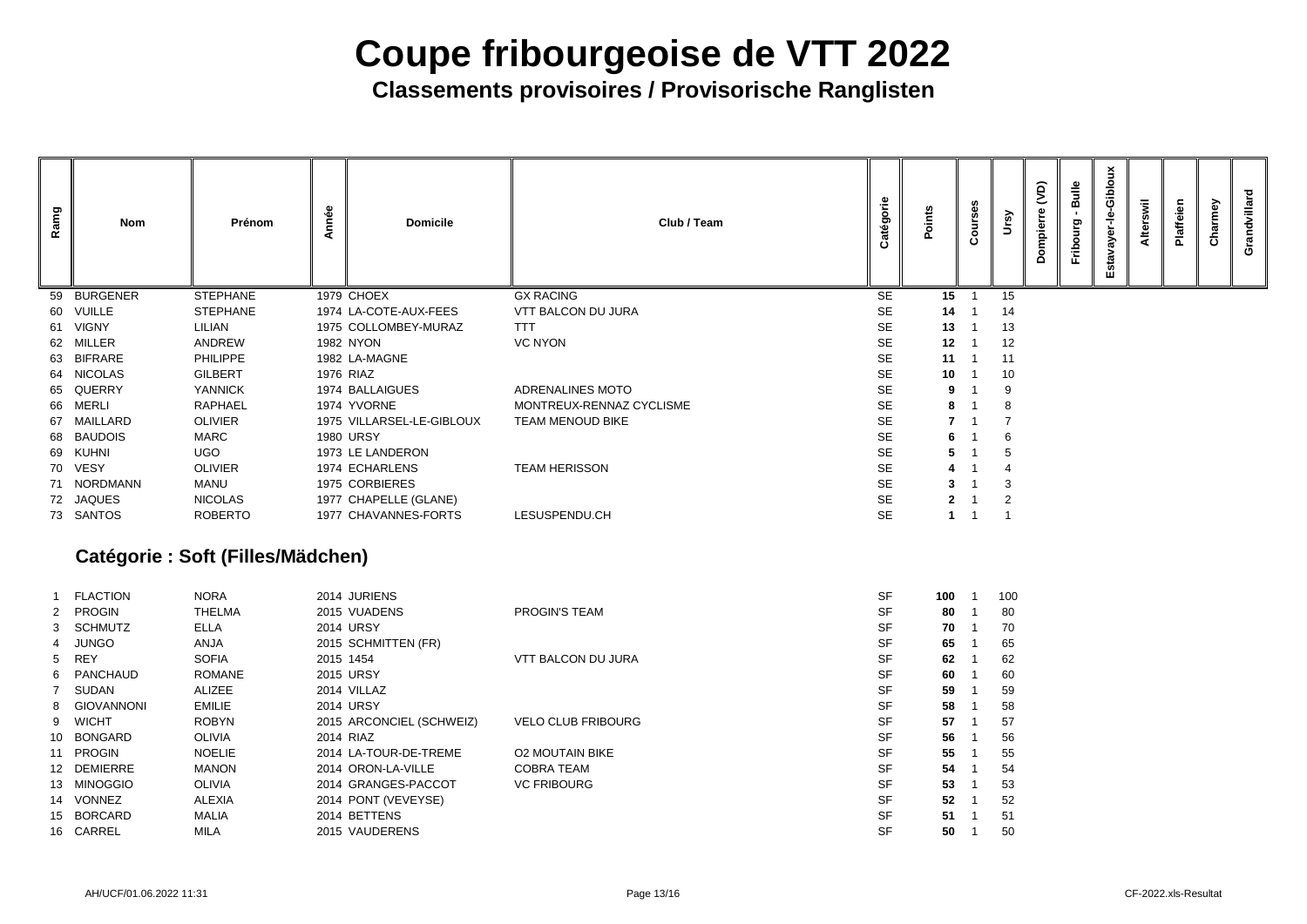## **Classements provisoires / Provisorische Ranglisten**

| Ramg                                                                                      | <b>Nom</b>                                                                                                                                                                                                                                                                                              | Prénom                                                                                                                                                                                                                                                                                                  | Année | <b>Domicile</b>                                                                                                                                                                                                                                                                                                                                  | Club / Team                                                                                                                                                                                                                                                                                                                                                   | Catégorie                                                                                                      | Points                                                                                                          | Courses | Ursy                                                                                                            | $\widetilde{S}$<br>Dompierre | <b>Bulle</b><br>Fribourg | Estavayer-le-Gibloux | Alterswil | Plaffeien | Charmey | Grandvillard |
|-------------------------------------------------------------------------------------------|---------------------------------------------------------------------------------------------------------------------------------------------------------------------------------------------------------------------------------------------------------------------------------------------------------|---------------------------------------------------------------------------------------------------------------------------------------------------------------------------------------------------------------------------------------------------------------------------------------------------------|-------|--------------------------------------------------------------------------------------------------------------------------------------------------------------------------------------------------------------------------------------------------------------------------------------------------------------------------------------------------|---------------------------------------------------------------------------------------------------------------------------------------------------------------------------------------------------------------------------------------------------------------------------------------------------------------------------------------------------------------|----------------------------------------------------------------------------------------------------------------|-----------------------------------------------------------------------------------------------------------------|---------|-----------------------------------------------------------------------------------------------------------------|------------------------------|--------------------------|----------------------|-----------|-----------|---------|--------------|
|                                                                                           |                                                                                                                                                                                                                                                                                                         | <b>Catégorie: Soft (Garçons/Knaben)</b>                                                                                                                                                                                                                                                                 |       |                                                                                                                                                                                                                                                                                                                                                  |                                                                                                                                                                                                                                                                                                                                                               |                                                                                                                |                                                                                                                 |         |                                                                                                                 |                              |                          |                      |           |           |         |              |
| $\overline{\mathbf{1}}$<br>2<br>3<br>4<br>5<br>-7<br>8<br>9<br>10<br>11<br>13<br>14<br>19 | <b>FAVRE</b><br><b>RUMBELI</b><br><b>DEILLON</b><br><b>ROH</b><br><b>MARGUERON</b><br>6 LUTHI<br><b>PROGIN</b><br><b>PASQUIER</b><br>RATTI<br><b>ZURCHER</b><br><b>OBERSON</b><br>12 BOVET<br><b>BOVIGNY</b><br><b>ROMANENS</b><br>15 SAVARY<br>16 MOLLIET<br>17 MAILLARD<br>18 LATHION<br><b>OGUEY</b> | <b>CHARLY</b><br><b>MATTEO</b><br><b>FLAVIEN</b><br><b>NOEM</b><br><b>AURELIEN</b><br><b>NOA</b><br><b>LENNY</b><br><b>JAY</b><br><b>LEO</b><br><b>DARIO</b><br><b>SOAN</b><br><b>MATTHIEU</b><br><b>THOMAS</b><br><b>LEON</b><br><b>OLIVIER</b><br><b>EVAN</b><br><b>ARTHUR</b><br>SAM<br><b>TOMEO</b> |       | 2014 PRINGY<br>2014 L?AUBERSON<br>2014 LA-JOUX FR<br>2014 ERDE<br>2014 SORENS<br>2015 HAUTERIVE<br>2015 VUADENS<br>2014 CRESUZ<br>2014 MOUDON<br>2014 VILLARS/GLANE<br>2014 SORENS<br><b>2015 BULLE</b><br>2014 BELFAUX<br>2015 ROSSENS FR (FR)<br>2014 VAUDERENS<br>2014 RENNAZ<br>2015 VAUDERENS<br>2015 ECUVILLENS<br>2014 VILLARS-LE-TERROIR | <b>CHASSERON</b><br><b>TEAM CHIFFELLE</b><br><b>KIDS BIKE HORIZON</b><br>PEDALE BULLOISE<br><b>TEAM PROF</b><br><b>PROGIN'S TEAM</b><br>PEDALE BULLOISE / DANI VTT<br><b>VC PAYERNE</b><br>LA PEDALE BULLOISE<br>PEDALE BULLOISE<br><b>VC FRIBOURG</b><br><b>KIDS BIKE HORIZON</b><br>MONTREUX-RENNAZ CYCLISME<br><b>TEAM CHIFFELLE</b><br><b>VC FRIBOURG</b> | SG<br>SG<br>SG<br>SG<br>SG<br>SG<br>SG<br>SG<br>SG<br>SG<br>SG<br>SG<br>SG<br>SG<br>SG<br>SG<br>SG<br>SG<br>SG | 100<br>80<br>70<br>65<br>62<br>60<br>59<br>58<br>57<br>56<br>55<br>54<br>53<br>52<br>51<br>50<br>49<br>48<br>47 |         | 100<br>80<br>70<br>65<br>62<br>60<br>59<br>58<br>57<br>56<br>55<br>54<br>53<br>52<br>51<br>50<br>49<br>48<br>47 |                              |                          |                      |           |           |         |              |
| 23<br>26                                                                                  | 20 ROTZETTER<br>21 CROISIER<br>22 MONNIN<br>ESSEIVA<br>24 TRACHSEL<br>25 JOSS<br>AYER<br>27 CORMINBOEUF<br>28 DESORMEAUX<br>29 RIPPER<br>30 THIEMARD<br>31 GUILLAUME                                                                                                                                    | <b>ROMEO</b><br><b>SVEN</b><br><b>LUCIEN</b><br><b>MAX</b><br><b>LUCA</b><br><b>MATHIEU</b><br><b>SIMON</b><br><b>NOLAN</b><br><b>AARON</b><br><b>BAPTISTE</b><br><b>ROMAIN</b><br><b>VICTOR</b>                                                                                                        |       | 2014 MONTAGNY-LA-VILLE<br>2015 BALLAIGUES<br>2014 MONTET (GLANE)<br>2015 VAUDERENS<br>2014 CRESUZ<br>2014 MARTIGNY<br>2014 ROMANENS<br>2015 MARLY<br>2015 ROMANENS<br>2015 URSY<br>2014 MASSONNENS<br>2015 BILLENS                                                                                                                               | KIDS BIKE HORIZON<br><b>VELO CLUB VALLORBE</b><br>KIDS BIKE HORIZON<br><b>CLUB BIKE HORIZON</b><br>KIDS BIKE HORIZON<br><b>CROSSROAD KIDS BIKE CLUB MARTIGNY</b><br>KIDS BIKE HORIZON<br><b>VC FRIBOURG</b>                                                                                                                                                   | SG<br>SG<br>SG<br>SG<br>SG<br>SG<br>SG<br>SG<br>SG<br>SG<br>SG<br>SG                                           | 46<br>45<br>44<br>43<br>42<br>41<br>40<br>39<br>38<br>37<br>36<br>$35\,$                                        |         | 46<br>45<br>44<br>43<br>42<br>41<br>40<br>39<br>38<br>37<br>36<br>35                                            |                              |                          |                      |           |           |         |              |

### **Catégorie : Vétérans / Veteranen**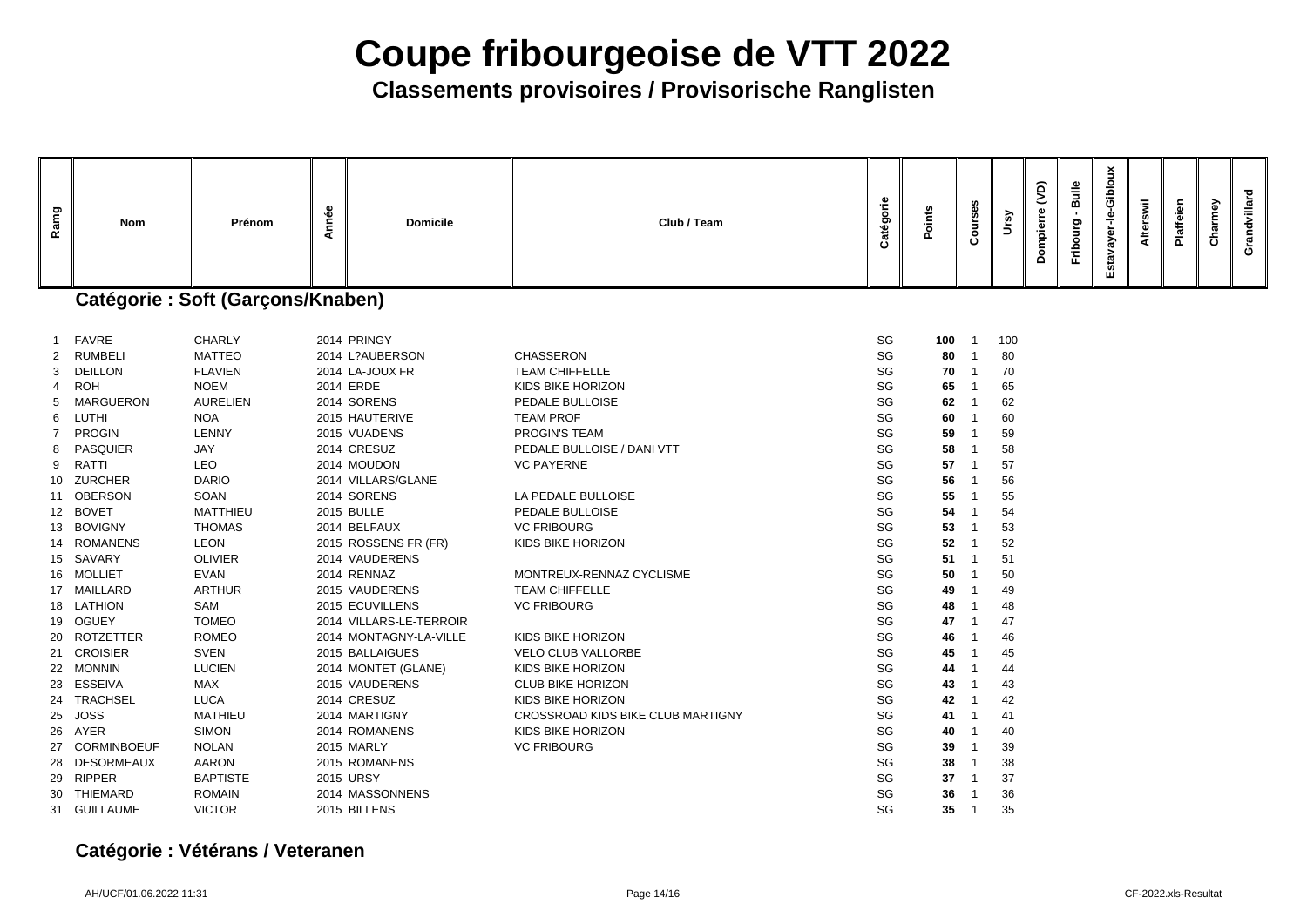| Ramg         | <b>Nom</b>               | Prénom                     | mnée     | <b>Domicile</b>                      | Club / Team                    | Catégorie              | Points   | ses<br>ður<br>Õ | <u>ရွ</u> | (VD)<br>≏ | Bulle<br>Durg<br>Frib | Gibloux<br>ayer-le<br>Estava | swil | Plaffeien | armey | Grandvillard |
|--------------|--------------------------|----------------------------|----------|--------------------------------------|--------------------------------|------------------------|----------|-----------------|-----------|-----------|-----------------------|------------------------------|------|-----------|-------|--------------|
|              |                          |                            |          |                                      |                                |                        |          |                 |           |           |                       |                              |      |           |       |              |
|              | <b>RIBOTEL</b>           | <b>DANIEL</b>              |          | 1972 RUEYRES ST LAURENT              | PEDALES BULLOISE / MENOUD BIKE | VE                     | 100      | - 1             | 100       |           |                       |                              |      |           |       |              |
| $\mathbf{2}$ | <b>SIFFERT</b>           | <b>STEFAN</b>              |          | 1971 SCHMITTEN                       | THOEMUS FACTORY TEAM           | <b>VE</b>              | 80       |                 | 80        |           |                       |                              |      |           |       |              |
| 3            | <b>TUGLER</b>            | <b>DOMINIQUE</b>           |          | 1963 SEVAZ                           | <b>TEAM CHIFFELLE</b>          | <b>VE</b>              | 70       |                 | 70        |           |                       |                              |      |           |       |              |
|              | <b>FRAGNIERE</b>         | JEAN-JACQUES               |          | 1971 VEYSONNAZ                       |                                | <b>VE</b>              | 65       |                 | 65        |           |                       |                              |      |           |       |              |
| 5            | <b>SCHMID</b>            | <b>SEBASTIEN</b>           |          | 1970 LE LOCLE                        |                                | <b>VE</b>              | 62       |                 | 62        |           |                       |                              |      |           |       |              |
| 6            | LAURENT                  | <b>MANUEL</b>              |          | 1967 MOUDON                          |                                | <b>VE</b>              | 60       |                 | 60        |           |                       |                              |      |           |       |              |
|              | MARENDAZ                 | <b>JACKY</b>               |          | 1964 MATHOD                          |                                | <b>VE</b>              | 59       |                 | 59        |           |                       |                              |      |           |       |              |
| 8            | <b>GILLER</b><br>GAUDARD | <b>DAVID</b><br><b>NIC</b> |          | 1972 CHATEL/MONTSALVENS<br>1969 ETOY | <b>CYCLES PASSION</b>          | <b>VE</b><br><b>VE</b> | 58<br>57 |                 | 58        |           |                       |                              |      |           |       |              |
| 9            | 10 DORTHE                | <b>FABRICE</b>             |          | 1968 NIERLET-LES-BOIS                | <b>TEAM MENOUD BIKE</b>        | <b>VE</b>              | 56       |                 | 57<br>56  |           |                       |                              |      |           |       |              |
|              | 11 GALLIMORE             | ANDREW                     |          | 1968 JEGENSTORF                      | <b>VELOLADEN BERN</b>          | <b>VE</b>              | 55       |                 | 55        |           |                       |                              |      |           |       |              |
|              | 12 MARCACCI              | <b>ALBERTO</b>             |          | 1970 WOHLEN BEI BERN                 | <b>TEAM MA</b>                 | <b>VE</b>              | 54       |                 | 54        |           |                       |                              |      |           |       |              |
|              | 13 LAMBERT               | JEAN-CLAUDE                |          | 1969 FETIGNY                         | <b>DANI VTT</b>                | <b>VE</b>              | 53       |                 | 53        |           |                       |                              |      |           |       |              |
|              | 14 DELUCHE               | <b>ALAIN</b>               |          | 1972 BOULENS                         | TEAM SPECIALIZED THEVENAZ      | <b>VE</b>              | 52       |                 | 52        |           |                       |                              |      |           |       |              |
|              | 15 HAUSER                | <b>JOHNNY</b>              |          | <b>1971 CUGY</b>                     | <b>VELO CLUB PAYERNE</b>       | <b>VE</b>              | 51       |                 | 51        |           |                       |                              |      |           |       |              |
|              | 16 MAILLARD              | <b>DIDIER</b>              |          | 1972 VAUDERENS                       | <b>TEAM CHIFFELLE</b>          | <b>VE</b>              | 50       |                 | 50        |           |                       |                              |      |           |       |              |
|              | 17 AYMON                 | <b>JACQUES</b>             |          | 1961 COFFRANE                        | <b>VC VIGNOBLE</b>             | <b>VE</b>              | 50       |                 | 50        |           |                       |                              |      |           |       |              |
|              | 18 CLEMENT               | <b>PATRICK</b>             |          | 1972 PAQUIER-MONTBARRY               | O <sub>2</sub> MTB             | <b>VE</b>              | 49       |                 | 49        |           |                       |                              |      |           |       |              |
|              | 19 WICHT                 | <b>PATRICK</b>             |          | 1969 PAQUIER-MONTBARRY               |                                | <b>VE</b>              | 48       |                 | 48        |           |                       |                              |      |           |       |              |
|              | 20 HAVART                | <b>FREDERIC</b>            |          | 1969 SAVIGNY                         |                                | VE                     |          | 47 1            | 47        |           |                       |                              |      |           |       |              |
|              | 21 GROSSET               | <b>YANICK</b>              |          | 1972 PAYERNE                         | <b>VC PAYERNE PRO CYCLES</b>   | <b>VE</b>              | 46       | -1              | 46        |           |                       |                              |      |           |       |              |
|              | 22 LANG                  | <b>NILS</b>                |          | 1965 LA-RIPPE                        | <b>LEMAN RACING CLUB</b>       | <b>VE</b>              | 45       |                 | 45        |           |                       |                              |      |           |       |              |
|              | 23 NOEL                  | JEAN-LUC                   | 1967 FEY |                                      | <b>VC ECHALLENS</b>            | <b>VE</b>              | 44       |                 | 44        |           |                       |                              |      |           |       |              |
|              | 24 GREMAUD               | <b>JACQUES</b>             |          | 1961 PORSEL                          | <b>TEAM CHIFFELLE</b>          | <b>VE</b>              | 43       |                 | 43        |           |                       |                              |      |           |       |              |
|              | 25 DALMAS                | PIERRE-ALAIN               |          | 1963 CHAVORNAY                       | VTT BALCON DU JURA             | <b>VE</b>              | 42       |                 | 42        |           |                       |                              |      |           |       |              |
|              | 26 CAPELLI               | <b>DOMINIQUE</b>           |          | 1970 ROCHE                           |                                | <b>VE</b>              | 41       |                 | -41       |           |                       |                              |      |           |       |              |
|              | 27 MUSY                  | <b>SERGE</b>               |          | 1972 SALES (GRUYERE)                 | <b>CYCLOMANIACS</b>            | <b>VE</b>              | 40       |                 | 40        |           |                       |                              |      |           |       |              |
| 28           | <b>SMITH</b>             | <b>NICHOLAS</b>            |          | 1968 RANCES                          | <b>VC VALLORBE</b>             | <b>VE</b>              | 40       |                 | 40        |           |                       |                              |      |           |       |              |
| 29           | RAEMY                    | <b>CHRISTOPHE</b>          |          | 1972 SIVIRIEZ                        | <b>SKI-CLUB SIVIRIEZ</b>       | <b>VE</b>              | 39       |                 | 39        |           |                       |                              |      |           |       |              |
| 30           | <b>RODRIGUES</b>         | <b>JORGE</b>               |          | 1972 PREVESSIN                       | AMIS CYCLISTES DE VERNIER      | <b>VE</b>              | 38       |                 | 38        |           |                       |                              |      |           |       |              |
|              | 31 MARRO                 | <b>PHILIPPE</b>            |          | 1969 ECHARLENS                       | <b>TSARLINBIKE</b>             | <b>VE</b>              | 37       |                 | 37        |           |                       |                              |      |           |       |              |
|              | 32 CARTAGENOVA           | <b>PAOLO</b>               |          | 1970 SIERRE                          |                                | <b>VE</b>              | 36       |                 | 36        |           |                       |                              |      |           |       |              |
|              | 33 MATTHEY               | <b>PATRICK</b>             |          | <b>1972 URSY</b>                     |                                | <b>VE</b>              | 35       |                 | 35        |           |                       |                              |      |           |       |              |
| 34           | KRAFT                    | <b>DANIEL</b>              |          | 1969 LE MOURET                       | <b>CYCLOMANIACS VEVEYSE</b>    | <b>VE</b>              | 35       |                 | 35        |           |                       |                              |      |           |       |              |
|              | 35 ROMANENS              | <b>PATRICK</b>             |          | 1972 SORENS                          | GF1                            | <b>VE</b>              | 34       |                 | 34        |           |                       |                              |      |           |       |              |